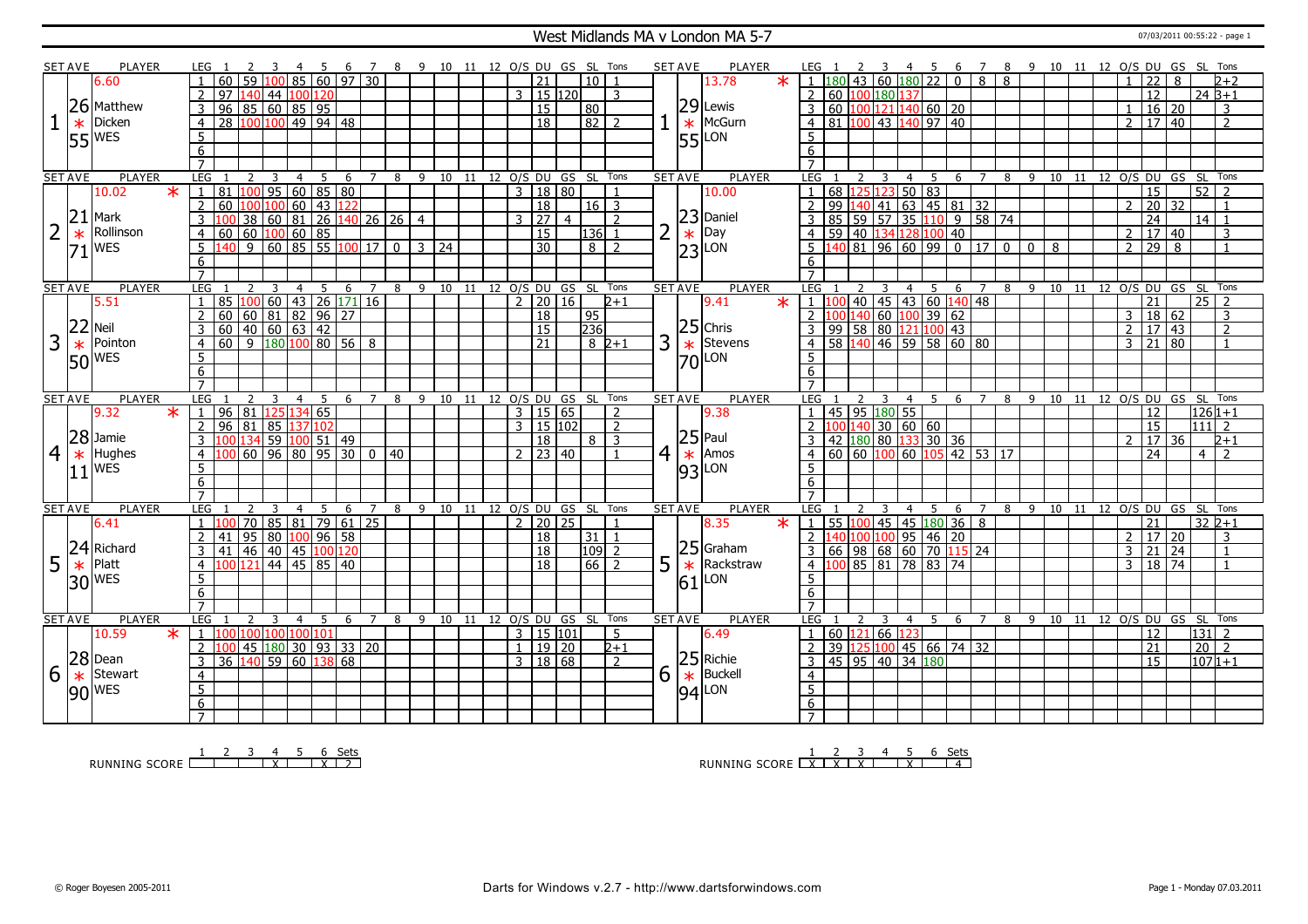#### West Midlands MA v London MA 5-7 07/03/2011 00:55:22 - page 2

|                | <b>SET AVE</b> | <b>PLAYER</b>                                             | LEG 1                                                                 | 4 5 6 7 8 9 10 11 12 O/S DU GS SL Tons<br>-3 |                       |   |                                |    |                      |                 |                     |             |                |   | <b>SET AVE</b><br>PLAYER            |         | LEG 1                                   | $\overline{\mathbf{3}}$ |                                                      |                     |              |         |       |                       |                         | 4 5 6 7 8 9 10 11 12 O/S DU GS SL Tons |                |
|----------------|----------------|-----------------------------------------------------------|-----------------------------------------------------------------------|----------------------------------------------|-----------------------|---|--------------------------------|----|----------------------|-----------------|---------------------|-------------|----------------|---|-------------------------------------|---------|-----------------------------------------|-------------------------|------------------------------------------------------|---------------------|--------------|---------|-------|-----------------------|-------------------------|----------------------------------------|----------------|
|                |                | 10.22                                                     | $\overline{1}$<br>45                                                  | $140$ 41 $121$ 60 58 36                      |                       |   |                                |    |                      |                 | $3 \mid 21 \mid 36$ |             | $\overline{2}$ |   | 5.80                                | $\ast$  | 41<br>1 N.C                             |                         | 60 140 60 86 10                                      |                     |              |         |       |                       | 21                      | 4 <sup>1</sup>                         | $\overline{2}$ |
|                |                |                                                           | 2                                                                     | 140 100 60 100 101                           |                       |   |                                |    |                      |                 | 3   15   101        |             | $\overline{4}$ |   |                                     |         | 59 82 60 100<br>2                       |                         |                                                      |                     |              |         |       |                       | 12                      | 200                                    | $\overline{1}$ |
|                | 29             | Andy                                                      | 3                                                                     | 60 140 180 96 25                             |                       |   |                                |    |                      |                 | $3 \mid 15 \mid 25$ |             | $2 + 1$        |   | 24 Graham                           |         | 60 140 60 100 41<br>3                   |                         |                                                      |                     |              |         |       |                       | 15                      | 100 2                                  |                |
| $\overline{7}$ | $\ast$         | Forrester                                                 | $\overline{4}$                                                        |                                              |                       |   |                                |    |                      |                 |                     |             |                |   | $\star$   Inniss                    |         | $\overline{4}$                          |                         |                                                      |                     |              |         |       |                       |                         |                                        |                |
|                |                |                                                           |                                                                       |                                              |                       |   |                                |    |                      |                 |                     |             |                |   |                                     |         |                                         |                         |                                                      |                     |              |         |       |                       |                         |                                        |                |
|                | 47             | <b>WES</b>                                                | 5                                                                     |                                              |                       |   |                                |    |                      |                 |                     |             |                |   | $ 98 $ LON                          |         | $5\overline{)}$                         |                         |                                                      |                     |              |         |       |                       |                         |                                        |                |
|                |                |                                                           | 6                                                                     |                                              |                       |   |                                |    |                      |                 |                     |             |                |   |                                     |         | $\overline{6}$                          |                         |                                                      |                     |              |         |       |                       |                         |                                        |                |
|                |                |                                                           | $\overline{7}$                                                        |                                              |                       |   |                                |    |                      |                 |                     |             |                |   |                                     |         | $\overline{7}$                          |                         |                                                      |                     |              |         |       |                       |                         |                                        |                |
|                | SET AVE        | <b>PLAYER</b>                                             | LEG<br>2                                                              | 3<br>4<br>5                                  | $\overline{7}$<br>-6  | 8 | 9 10 11 12 0/S DU GS SL Tons   |    |                      |                 |                     |             |                |   | <b>PLAYER</b><br><b>SET AVE</b>     |         | LEG<br>2                                | 3<br>4                  | 5                                                    | 6<br>$\overline{7}$ | 8 9          |         |       |                       |                         | 10 11 12 O/S DU GS SL Tons             |                |
|                |                | 10.93<br>$\ast$                                           | $\overline{1}$<br>123                                                 | 81 59 58 40                                  |                       |   |                                |    |                      | 18              |                     | 40          | $\overline{z}$ |   | 14.10                               |         | $\mathbf{1}$<br>81                      |                         | 95   100   65   60                                   |                     |              |         |       | 3                     | 18<br>60                |                                        | $\overline{2}$ |
|                |                |                                                           | $\overline{2}$                                                        | 55 125 45 80 125 51 20                       |                       |   |                                |    |                      |                 | $2 \mid 20 \mid 20$ |             | $\mathcal{L}$  |   |                                     |         | $\overline{2}$<br>21<br>41              |                         | 140 60 99 64 36                                      |                     |              |         |       |                       | $\overline{21}$         | $40$   1                               |                |
|                |                |                                                           | $\overline{3}$                                                        | 81 44 58 45 100 95                           |                       |   |                                |    |                      | 18              |                     | 78   1      |                |   | 26 Steve                            |         | $\overline{3}$<br>60<br>100             | 100 125                 | $66 \overline{50}$                                   |                     |              |         |       | 3                     | 18<br>50                |                                        | 3              |
| 8              |                | Fullwell                                                  | $\overline{4}$                                                        | 100 85 100 140 76                            |                       |   |                                |    |                      |                 | 3   15   76         |             | 3              | 8 | $\star$ McHale                      |         | $\overline{4}$<br>125<br>41             | 140 140                 | 15                                                   |                     |              |         |       |                       | 15                      | $40\sqrt{3}$                           |                |
|                |                | $\frac{25}{\text{*}}$ Fullw<br>51 WES                     | 5                                                                     | 41 26 24 85 180 45 60                        |                       |   |                                |    |                      | $\overline{21}$ |                     | $40 1+1$    |                |   | $ 36 $ LON                          |         | $5\overline{)}$<br>55<br>4 <sup>c</sup> |                         | $\sqrt{66}$ 32 8                                     |                     |              |         |       | $2^{\circ}$           | $\overline{20}$<br>8    |                                        | $\overline{3}$ |
|                |                |                                                           | 6                                                                     |                                              |                       |   |                                |    |                      |                 |                     |             |                |   |                                     |         | 6                                       |                         |                                                      |                     |              |         |       |                       |                         |                                        |                |
|                |                |                                                           | $\overline{7}$                                                        |                                              |                       |   |                                |    |                      |                 |                     |             |                |   |                                     |         |                                         |                         |                                                      |                     |              |         |       |                       |                         |                                        |                |
|                | <b>SET AVE</b> | <b>PLAYER</b>                                             | <b>LEG</b>                                                            | $\overline{4}$<br>5                          | $\overline{7}$<br>- 6 |   | 8 9 10 11 12 O/S DU GS SL Tons |    |                      |                 |                     |             |                |   | <b>SET AVE</b><br><b>PLAYER</b>     |         | LEG                                     | $\overline{4}$          | 5                                                    | 6 7                 |              |         |       |                       |                         | 8 9 10 11 12 0/S DU GS SL Tons         |                |
|                |                | 6.20                                                      | $\overline{1}$                                                        | 70 81 85 81 60 56                            |                       |   |                                |    |                      | 18              |                     | 68          |                |   | 7.89                                | $\ast$  | 85<br>47                                |                         | $95$ 96 44 94 40                                     |                     |              |         |       | $\mathbf{1}$          | 19 40                   |                                        |                |
|                |                |                                                           | 2<br>60                                                               | 85   26   85   41   55   79                  |                       |   |                                |    |                      | $\overline{21}$ |                     | 70          |                |   |                                     |         | $\overline{2}$<br>13<br>140             | 100                     | $96$ 50 62 40                                        |                     |              |         |       | $\mathcal{L}$         | $\overline{20}$<br>  40 |                                        | $\mathcal{L}$  |
|                | 23             | Peter                                                     | $\overline{3}$                                                        | $180\ 60\ 43\ 95\ 83\ 40$                    |                       |   |                                |    |                      |                 | 2  17   40          |             | $1 + 1$        |   | $24$ Jimmy                          |         | 55<br>3                                 |                         | 135 97 49 17                                         |                     |              |         |       |                       | 18                      | $8\sqrt{2}$                            |                |
| 9              |                | Wyse                                                      | $\overline{4}$                                                        | 45 83 45 60 85 100 83                        |                       |   |                                |    |                      |                 | 3   21   83         |             | $\mathbf{1}$   | 9 | Foster<br>$\ast$                    |         | 26<br>$\overline{4}$                    |                         | $96 \overline{)85 \overline{)96 \overline{)134}}$ 32 |                     |              |         |       |                       | 18                      | 32                                     | $\overline{1}$ |
|                |                | $\frac{*}{44}$ Wyse                                       | $5\vert 140\vert 60\vert 100\vert 41\vert 100\vert 50\vert 0\vert 10$ |                                              |                       |   |                                |    |                      |                 | $3 \mid 24 \mid 10$ |             | 3              |   |                                     |         | $96$ 55 $140$ 58 60 57 3<br>- 5         |                         |                                                      |                     | $\mathbf{0}$ |         |       |                       | 24                      | 32 1                                   |                |
|                |                |                                                           | 6                                                                     |                                              |                       |   |                                |    |                      |                 |                     |             |                |   | <b>58</b> LON                       |         | 6                                       |                         |                                                      |                     |              |         |       |                       |                         |                                        |                |
|                |                |                                                           | $\overline{7}$                                                        |                                              |                       |   |                                |    |                      |                 |                     |             |                |   |                                     |         | $\overline{7}$                          |                         |                                                      |                     |              |         |       |                       |                         |                                        |                |
|                | <b>SET AVE</b> | <b>PLAYER</b>                                             | LEG                                                                   | -5<br>4                                      | $\overline{7}$<br>-6  | 8 | 9 10 11 12 O/S DU GS SL Tons   |    |                      |                 |                     |             |                |   | <b>PLAYER</b><br><b>SET AVE</b>     |         | LEG                                     | $\overline{4}$          | -5                                                   | 6 7                 | 8 9          |         | 10 11 |                       |                         | 12 O/S DU GS SL Tons                   |                |
|                |                | 15.05                                                     | $\vert 1 \vert 60 \vert 100 \vert 100 \vert 85 \vert 55$              |                                              |                       |   |                                |    |                      | 15              |                     | 101         | $\mathcal{D}$  |   | 13.51                               |         | $\overline{1}$<br>97<br>4 <sup>c</sup>  | 120 104 40              |                                                      |                     |              |         |       | $\mathbf{1}$          | 13 40                   |                                        | 3              |
|                |                |                                                           | 2                                                                     | 41   44   100  <br>140                       |                       |   |                                |    |                      | 15              |                     | 51          | 3              |   |                                     |         |                                         | ۱nr                     | 60 80 32                                             |                     |              |         |       |                       | 32<br>16                |                                        | $\overline{2}$ |
|                | 30             | Ian                                                       | 3                                                                     | 60 43 180 140 78                             |                       |   |                                |    |                      |                 | 14 78               |             | $2 + 1$        |   | 29 Richard                          |         | 60<br>  60<br>3                         | 40 180                  |                                                      |                     |              |         |       |                       | 12                      | $161 1+1$                              |                |
| $ 10*$         |                | Jones                                                     | $\overline{4}$                                                        | 60 100 100 100 97 44                         |                       |   |                                |    |                      | $\overline{3}$  | 18   44             |             | 3              |   | $ 10 $ $\ast$   Angelo              |         | 60                                      |                         | 40 134 139 14                                        |                     |              |         |       |                       | 18                      | $14 \mid 3$                            |                |
|                |                |                                                           |                                                                       | 140 180 22 99 60                             |                       |   |                                |    |                      |                 |                     |             | $D+1$          |   |                                     |         | $\overline{4}$<br>5<br>10 <sub>c</sub>  | $\sqrt{21/45}$          |                                                      |                     |              |         |       |                       | 12                      | $ 235 $ 2                              |                |
|                |                | $96$ WES                                                  | $5^{\circ}$                                                           |                                              |                       |   |                                |    |                      |                 |                     |             |                |   |                                     |         |                                         |                         |                                                      |                     |              |         |       |                       |                         |                                        |                |
|                |                |                                                           |                                                                       |                                              |                       |   |                                |    |                      | $\overline{2}$  | 14 60               |             |                |   |                                     |         |                                         |                         |                                                      |                     |              |         |       |                       |                         |                                        |                |
|                |                |                                                           | 6                                                                     |                                              |                       |   |                                |    |                      |                 |                     |             |                |   | $51$ <sup>LON</sup>                 |         | 6                                       |                         |                                                      |                     |              |         |       |                       |                         |                                        |                |
|                |                |                                                           | $\overline{7}$                                                        |                                              |                       |   |                                |    |                      |                 |                     |             |                |   |                                     |         | $\overline{7}$                          |                         |                                                      |                     |              |         |       |                       |                         |                                        |                |
|                | <b>SET AVE</b> | <b>PLAYER</b>                                             | <b>LEG</b>                                                            | 5<br>२<br>4                                  | 6<br>$7^{\circ}$      | 8 | 9 10 11 12 0/S DU GS SL Tons   |    |                      |                 |                     |             |                |   | PLAYER<br><b>SET AVE</b>            |         | <b>LEG</b>                              | $\overline{4}$<br>3     | -5                                                   | 6<br>$\overline{7}$ | 8            | $-9$    |       | 10 11 12 0/S DU GS SL |                         |                                        | Tons           |
|                |                | 6.35                                                      | $\overline{1}$<br>51 100                                              | $145$   43   83   83   64   32               |                       |   |                                |    |                      | $\mathbf{1}$    | 22 32               |             | -1             |   | 3.80                                | $\star$ | 1<br>45                                 |                         | 59   85   41   13   26   81   57                     |                     |              |         |       |                       | 24                      | 94                                     |                |
|                |                |                                                           | $\overline{2}$<br>82                                                  | $\sqrt{29}$ 100 100 100 58 16                |                       |   |                                |    |                      | $\overline{21}$ |                     | $16 \mid 3$ |                |   |                                     |         | <sup>2</sup><br>83                      |                         | $100$ 40 59 45 98 76                                 |                     |              |         |       | $\overline{3}$        | 21 <br>$\overline{76}$  |                                        | $\overline{1}$ |
|                |                | Martin                                                    | $\overline{3}$                                                        | $95 \mid 41 \mid 44 \mid 95 \mid 59$         |                       |   |                                |    |                      | $\overline{18}$ |                     | 32          |                |   | $ 23 $ Paul                         |         | 55 85 140 85 96 32 8<br>$\overline{3}$  |                         |                                                      |                     |              |         |       | $\overline{2}$        | 20<br>8                 |                                        | $\overline{1}$ |
|                |                | Angell                                                    | $\overline{4}$                                                        | 22   26   100   85   45   81                 |                       |   |                                |    |                      | $\overline{18}$ |                     | 142         |                |   | $1*$<br>Killington                  |         | $\overline{4}$<br>140                   |                         | 41 85 81 98 56                                       |                     |              |         |       | $\overline{3}$        | 18   56                 |                                        | $\overline{1}$ |
|                |                |                                                           | 5                                                                     |                                              |                       |   |                                |    |                      |                 |                     |             |                |   |                                     |         | 5                                       |                         |                                                      |                     |              |         |       |                       |                         |                                        |                |
|                |                | $96$ WES                                                  | 6                                                                     |                                              |                       |   |                                |    |                      |                 |                     |             |                |   | $ 01 $ LON                          |         | 6                                       |                         |                                                      |                     |              |         |       |                       |                         |                                        |                |
|                |                |                                                           | $\overline{7}$                                                        |                                              |                       |   |                                |    |                      |                 |                     |             |                |   |                                     |         |                                         |                         |                                                      |                     |              |         |       |                       |                         |                                        |                |
|                | <b>SET AVE</b> | <b>PLAYER</b>                                             | <b>LEG</b>                                                            | $\overline{4}$<br>5<br>3                     | 6<br>$\overline{7}$   | 8 | 9<br>10                        | 11 | 12 O/S DU GS SL Tons |                 |                     |             |                |   | <b>SET AVE</b><br><b>PLAYER</b>     |         | LEG                                     | 3<br>$\overline{4}$     | 5                                                    | 6<br>$\overline{7}$ | 8            | 9<br>10 | 11    |                       |                         | 12 O/S DU GS SL Tons                   |                |
|                |                | 6.57<br>$\ast$                                            | $\overline{1}$<br>  81                                                | 41 100 42 26 100 103                         |                       |   |                                |    |                      | 21              |                     | 8           | 3              |   | 11.21                               |         | n                                       | 100                     | 85 40 56 20                                          |                     |              |         |       | $\overline{3}$        | 21<br>$\overline{20}$   |                                        | 3              |
|                |                |                                                           | 24 119 70 100<br>2                                                    |                                              |                       |   |                                |    |                      | $\overline{12}$ |                     | $188$ 2     |                |   |                                     |         | $\overline{2}$<br>.oc                   | 95 121                  | $\overline{45}$                                      |                     |              |         |       | $\mathbf{3}$          | 15<br>45                |                                        | $\overline{3}$ |
|                |                |                                                           | $\overline{3}$                                                        |                                              |                       |   |                                |    |                      |                 |                     |             |                |   |                                     |         | $\overline{3}$                          |                         |                                                      |                     |              |         |       |                       | $\overline{21}$         | $\overline{20}$ 1                      |                |
|                |                |                                                           | $\overline{4}$                                                        | 80   43   43   60   60   45   85   85        |                       |   |                                |    |                      | $\overline{12}$ | $2 \mid 23 \mid 85$ |             |                |   | $ 27 $ Paul                         |         | 85 85 41 60 120 60 30<br>100<br>n       | 140                     |                                                      |                     |              |         |       | $\overline{3}$        |                         |                                        | 3              |
| $ 11 ^{22}$    |                |                                                           |                                                                       | 55   45   85                                 |                       |   |                                |    |                      |                 |                     | 181 1       |                |   | $12$ $\mathbf{\overline{*}}$ Wright |         | $\overline{4}$                          |                         | $87 \overline{74}$                                   |                     |              |         |       |                       | 15 74                   |                                        |                |
|                |                | $\frac{12}{2}$ avtar<br>$\frac{12}{12}$ since<br>$93$ WES | 5                                                                     |                                              |                       |   |                                |    |                      |                 |                     |             |                |   | $ 56 $ LON                          |         | $\overline{5}$                          |                         |                                                      |                     |              |         |       |                       |                         |                                        |                |
|                |                |                                                           | 6<br>$\overline{7}$                                                   |                                              |                       |   |                                |    |                      |                 |                     |             |                |   |                                     |         | $\overline{6}$<br>$\overline{7}$        |                         |                                                      |                     |              |         |       |                       |                         |                                        |                |

<u>7 8 9 10 11 12 Sets</u><br>RUNNING SCORE <u>| X | X | X | X | | | 5</u>

OP: West Midlands MA - Ian Jones 30.96 \*

7 8 9 10 11 12 Sets<br>RUNNING SCORE <u>| X | X | X | X | 7</u>

OP: London MA - Lewis McGurn 29.55 \*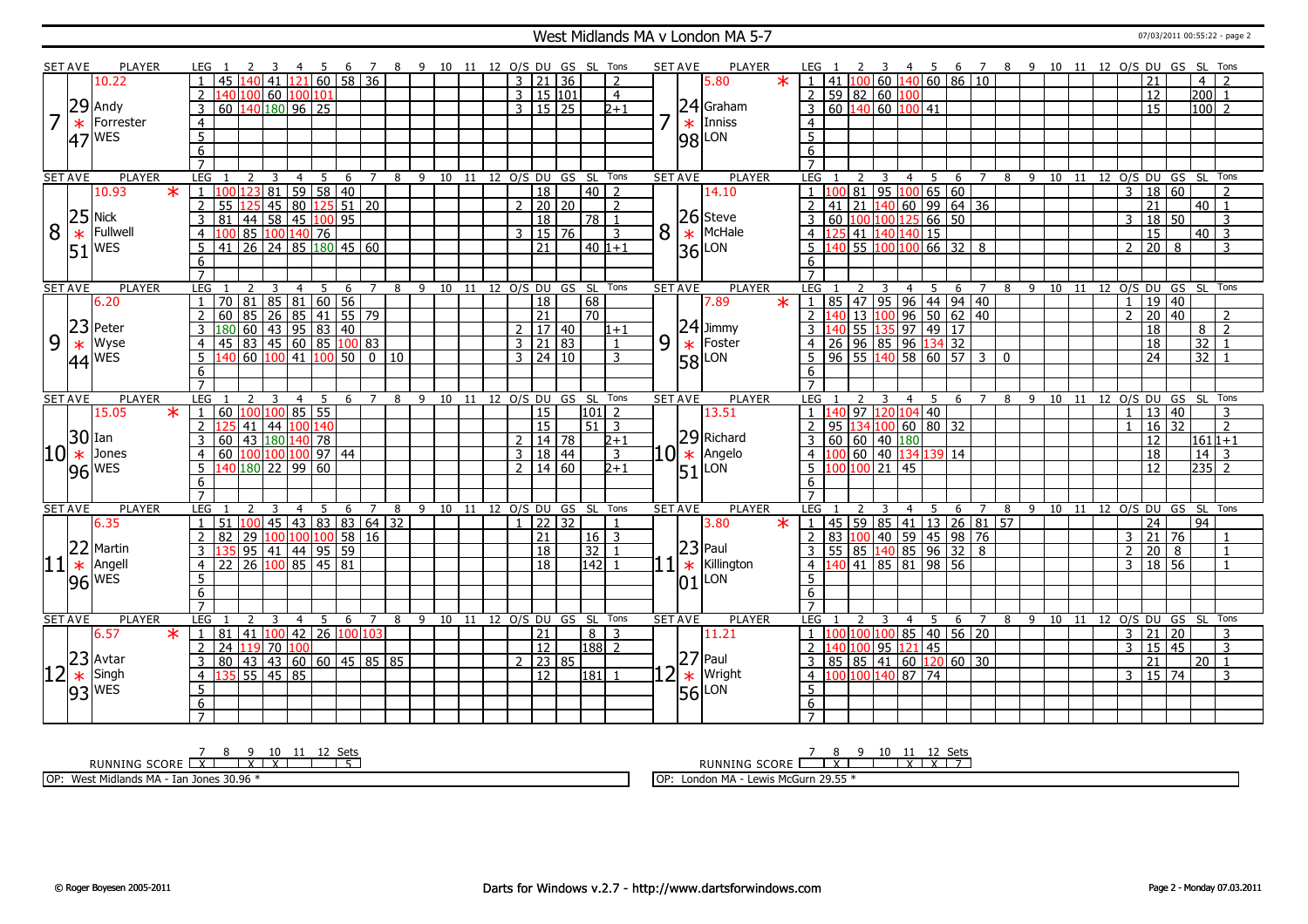## West Midlands MA

## London MA

| <b>PLAYER</b>        |    | W/L WON LOST | AVE         | <b>TAVE</b> | POINTS DARTS TON TON+ 180 TONS PLAYER |                 |    |    |         |                       |   |    | W/L WON LOST | AVE         | <b>TAVE</b> | POINTS DARTS TON TON+ 180 TONS |                 |    |    |       |          |
|----------------------|----|--------------|-------------|-------------|---------------------------------------|-----------------|----|----|---------|-----------------------|---|----|--------------|-------------|-------------|--------------------------------|-----------------|----|----|-------|----------|
| Matthew Dicken       |    |              | 26.55       | 6.60        | 1832                                  | 69              |    |    |         | 6+0 Lewis McGurn      |   |    |              |             | 29.55 13.78 | 1980                           | 67              |    |    |       | $ 10+3$  |
| Mark Rollinson       |    |              | 21.71110.02 |             | 2345                                  | 108             |    |    |         | $9+0$ Daniel Day      |   |    |              |             | 23.23 10.00 | 2439                           | 105             |    |    |       | $8 + 0$  |
| Neil Pointon         |    |              | 22.50       | 5.51        | 1665                                  | 74              |    |    |         | $4+2$ Chris Stevens   |   |    |              | 25.70       | 9.41        | 1979                           | 77              |    |    |       | $8 + 0$  |
| Jamie Hughes         |    |              | 28.11       | 9.32        | 19961                                 | 71 <sub>1</sub> | 8  |    |         | 8+0   Paul Amos       |   |    |              | 25.93       | 9.38        | 1763                           | 68              |    |    |       | $7 + 2$  |
| <b>Richard Platt</b> |    |              | 24.30       | 6.41        | .798                                  | 74              | 61 |    |         | 6+0 Graham Rackstraw  | w |    |              | 25.61       | 8.35        | 1972                           | 77              |    |    |       | $7 + 1$  |
| Dean Stewart         |    |              |             | 28.90 10.59 | 1503                                  | 52              |    |    | $9 + 1$ | Richie Buckell        |   | 0  |              | 25.94       | 6.49        | 1245                           | 48              |    |    |       | $5 + 1$  |
| Andy Forrester       |    |              |             | 29.47 10.22 | 1503                                  | 51              |    |    | $8 + 1$ | Graham Inniss         |   | 0  |              | 24.98       | 5.80        | 1199                           | 48              |    |    |       | $5 + 0$  |
| Nick Fullwell        |    |              | 25.51 10.93 |             | 2347                                  | 92              |    |    | $9 + 1$ | <b>Steve McHale</b>   |   |    |              |             | 26.36 14.10 | 2425                           | 92              | 8  |    |       | $ 12+0 $ |
| Peter Wyse           |    |              | 23.44       | 6.20        | 2367                                  | 101             |    |    |         | 5+1 Jimmy Foster      |   |    |              | 24.58       | 7.89        | 2433                           | 99              |    |    | 3 I O | $6+0$    |
| Ian Jones            |    |              | 30.96 15.05 |             | 23531                                 | 76              |    |    |         | $12+2$ Richard Angelo |   |    |              | 29.51 13.51 |             | 2095                           | 71              |    |    |       | $11 + 1$ |
| Martin Angell        |    |              | 22.96       | 6.35        | 1814                                  | 79 l            | 61 |    |         | 6+0   Paul Killington |   |    |              | 23.01       | 3.80        | 1910                           | 83              |    |    |       | $3 + 0$  |
| <b>Avtar Singh</b>   |    |              | 23.93       | 6.57        | 1627                                  | 68              | 6. |    |         | $6+0$ Paul Wright     |   |    |              | 27.56 11.21 |             | 1984                           | 72 <sub>1</sub> |    |    |       | $ 10+0 $ |
| <b>TOTALS</b>        | 24 | 26           | 25.30       |             | 23150                                 | 915             | 68 | 13 |         | $ 88+8 $ TOTALS       |   | 26 | 24           | 25.83       |             | 23424                          | 907             | 61 | 23 | 8     | $ 92+8 $ |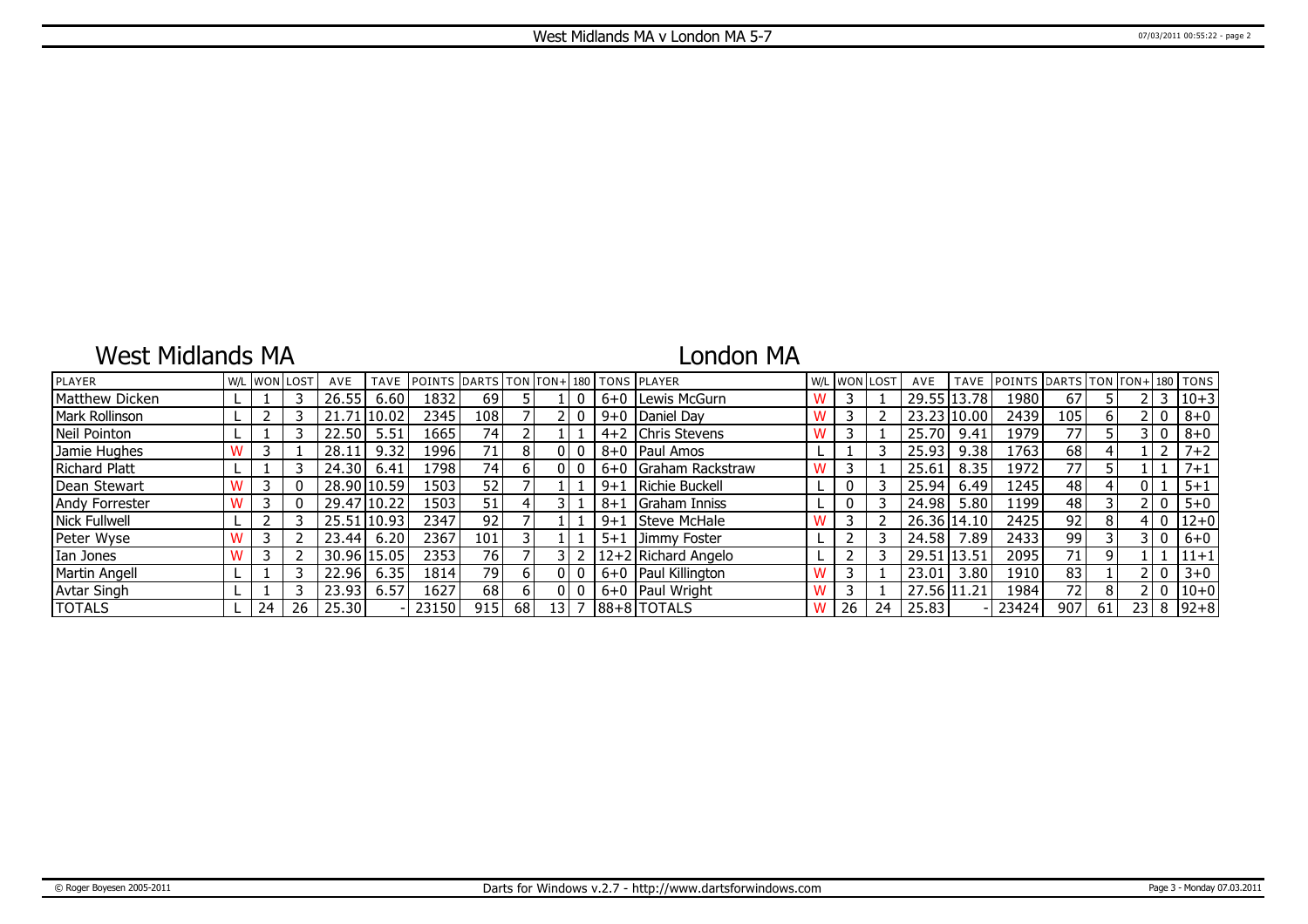### West Midlands WA v London WA 1-5 07/03/2011 00:54:57 - page 1

|                | SET AVE        | PLAYER                    | LEG 1           |    |                | - 3            | - 4                     | 5 <sup>5</sup> | 6 <sup>6</sup> |                |                                                      |                                                                                                                                                                                                                                        |                |                |  |                           |                | 7 8 9 10 11 12 O/S DU GS SL Tons |                | <b>SET AVE</b> |         | PLAYER                                 |        |                                                                                                                                                                                                                             |         |                                |                |    |     |                |                                    |                |                |    |                |                         |                     |                                |                                |                |
|----------------|----------------|---------------------------|-----------------|----|----------------|----------------|-------------------------|----------------|----------------|----------------|------------------------------------------------------|----------------------------------------------------------------------------------------------------------------------------------------------------------------------------------------------------------------------------------------|----------------|----------------|--|---------------------------|----------------|----------------------------------|----------------|----------------|---------|----------------------------------------|--------|-----------------------------------------------------------------------------------------------------------------------------------------------------------------------------------------------------------------------------|---------|--------------------------------|----------------|----|-----|----------------|------------------------------------|----------------|----------------|----|----------------|-------------------------|---------------------|--------------------------------|--------------------------------|----------------|
|                |                | 1.00                      |                 |    |                |                |                         |                |                |                |                                                      |                                                                                                                                                                                                                                        | $\overline{0}$ | $\overline{0}$ |  | $\overline{48}$           |                | $\overline{z}$                   |                |                |         | 5.00                                   |        | LEG 1 2 3 4 5 6 7 8 9 10 11 12 0/5 DU GS SL Tons<br>1 25 80 41 30 60 45 25 41 60 36 18 35 1 49 2<br>2 100 26 33 100 100 60 82<br>3 100 81 41 45 100 58 56 0 20<br>1 25 20 2                                                 |         |                                |                |    |     |                |                                    |                |                |    |                |                         |                     |                                |                                |                |
|                |                |                           |                 |    |                |                |                         |                |                |                | 0 45 20 24 41 26 2<br>30 45 45 55 45 81 41 99        |                                                                                                                                                                                                                                        |                |                |  | $\overline{21}$           |                | 283                              |                |                |         |                                        |        |                                                                                                                                                                                                                             |         |                                |                |    |     |                |                                    |                |                |    |                |                         |                     |                                |                                |                |
|                |                | $ 12 $ Tammy              | 3               |    |                |                |                         |                |                |                |                                                      |                                                                                                                                                                                                                                        |                |                |  | $\overline{24}$           |                | 60                               |                |                |         | $15$ Kerry                             |        |                                                                                                                                                                                                                             |         |                                |                |    |     |                |                                    |                |                |    |                |                         |                     |                                |                                |                |
|                | $\ast$         | Chance                    | $\overline{4}$  |    |                |                |                         |                |                |                |                                                      |                                                                                                                                                                                                                                        |                |                |  |                           |                |                                  |                |                | $\ast$  | Simmons                                |        | $\overline{4}$                                                                                                                                                                                                              |         |                                |                |    |     |                |                                    |                |                |    |                |                         |                     |                                |                                |                |
|                |                |                           | $5\overline{)}$ |    |                |                |                         |                |                |                |                                                      |                                                                                                                                                                                                                                        |                |                |  |                           |                |                                  |                |                |         |                                        |        | $\overline{5}$                                                                                                                                                                                                              |         |                                |                |    |     |                |                                    |                |                |    |                |                         |                     |                                |                                |                |
|                |                | $45$ <sup>WES</sup>       | 6               |    |                |                |                         |                |                |                |                                                      |                                                                                                                                                                                                                                        |                |                |  |                           |                |                                  |                |                |         | $ 82 $ LON                             |        | 6                                                                                                                                                                                                                           |         |                                |                |    |     |                |                                    |                |                |    |                |                         |                     |                                |                                |                |
|                |                |                           | $\overline{7}$  |    |                |                |                         |                |                |                |                                                      |                                                                                                                                                                                                                                        |                |                |  |                           |                |                                  |                |                |         |                                        |        | $\overline{7}$                                                                                                                                                                                                              |         |                                |                |    |     |                |                                    |                |                |    |                |                         |                     |                                |                                |                |
|                | <b>SET AVE</b> | <b>PLAYER</b>             | LEG             |    |                |                |                         |                |                |                |                                                      |                                                                                                                                                                                                                                        |                |                |  |                           |                |                                  |                | <b>SET AVE</b> |         | <b>PLAYER</b>                          |        | LEG                                                                                                                                                                                                                         |         | $\overline{\mathbf{3}}$        | 4 <sub>5</sub> |    |     |                | 6 7 8 9 10 11 12 0/S DU GS SL Tons |                |                |    |                |                         |                     |                                |                                |                |
|                |                | $\overline{\ast}$<br>4.65 | $\vert 1 \vert$ |    |                |                |                         |                |                |                |                                                      |                                                                                                                                                                                                                                        |                |                |  |                           |                |                                  |                |                |         |                                        |        | $\begin{array}{ c c c c c c c c c c c } \hline 1&20&45&45&55&60&45&45&32&32&10&11\ \hline 2&30&81&85&60&26&30&10&30&85&44&0\ \hline 3&19&80&30&41&45&45&41&85&16&32&53\ \hline 4&60&26&40&95&31&95&60&0 \hline \end{array}$ |         |                                |                |    |     |                |                                    |                |                |    |                |                         | $\overline{27}$     |                                | $\overline{122}$               |                |
|                |                |                           | $\overline{2}$  |    |                |                |                         |                |                |                |                                                      |                                                                                                                                                                                                                                        |                |                |  |                           |                |                                  |                |                |         |                                        |        |                                                                                                                                                                                                                             |         |                                |                |    |     |                |                                    |                |                |    |                |                         | $\overline{33}$     |                                | $\overline{20}$                |                |
|                |                | $16$ Sarah                | $\overline{3}$  |    |                |                |                         |                |                |                |                                                      |                                                                                                                                                                                                                                        |                |                |  |                           |                |                                  |                |                |         | $14$ Lisa                              |        |                                                                                                                                                                                                                             |         |                                |                |    |     |                |                                    |                |                |    | $\overline{0}$ |                         | 38 14               |                                |                                |                |
| $\overline{2}$ |                | Robbins                   |                 |    |                |                |                         |                |                |                |                                                      |                                                                                                                                                                                                                                        |                |                |  |                           |                |                                  |                | $\overline{2}$ |         | Dunford                                |        |                                                                                                                                                                                                                             |         |                                |                |    |     |                |                                    |                |                |    |                |                         |                     |                                |                                |                |
|                | $\ast$         |                           | $\overline{4}$  |    |                |                |                         |                |                |                |                                                      |                                                                                                                                                                                                                                        |                |                |  |                           |                |                                  |                |                | $\ast$  |                                        |        |                                                                                                                                                                                                                             |         |                                |                |    |     |                |                                    |                |                |    |                |                         | 24                  |                                | 94                             |                |
|                |                | $ 48 ^{WES}$              | 5               |    |                |                |                         |                |                |                |                                                      |                                                                                                                                                                                                                                        |                |                |  |                           |                |                                  |                |                |         | $ 49 $ LON                             |        | 5                                                                                                                                                                                                                           |         |                                |                |    |     |                |                                    |                |                |    |                |                         |                     |                                |                                |                |
|                |                |                           | 6               |    |                |                |                         |                |                |                |                                                      |                                                                                                                                                                                                                                        |                |                |  |                           |                |                                  |                |                |         |                                        |        | 6                                                                                                                                                                                                                           |         |                                |                |    |     |                |                                    |                |                |    |                |                         |                     |                                |                                |                |
|                |                |                           | $\overline{7}$  |    |                |                |                         |                |                |                |                                                      |                                                                                                                                                                                                                                        |                |                |  |                           |                |                                  |                |                |         |                                        |        | $\overline{7}$                                                                                                                                                                                                              |         |                                |                |    |     |                |                                    |                |                |    |                |                         |                     |                                |                                |                |
|                | <b>SET AVE</b> | <b>PLAYER</b>             | LEG             |    |                |                | $\overline{4}$          | 5              | 6              | $\overline{7}$ | 8                                                    | 9                                                                                                                                                                                                                                      | 10             | 11             |  | 12 O/S DU GS SL           |                |                                  | Tons           | <b>SET AVE</b> |         | <b>PLAYER</b>                          |        | LEG                                                                                                                                                                                                                         |         |                                | $\overline{4}$ | 5  | 6   | 7              | 8                                  |                |                |    |                |                         |                     | 9 10 11 12 0/S DU GS SL Tons   |                                |                |
|                |                | 6.11                      | $\mathbf{1}$    |    | $45$ 22 43     |                | $\overline{7}$          |                |                |                | 22 92 22 41                                          |                                                                                                                                                                                                                                        |                |                |  | $\overline{24}$           |                | $\overline{207}$                 |                |                |         | 6.80                                   | $\ast$ | $\cdot$ 1                                                                                                                                                                                                                   |         |                                |                |    |     |                |                                    |                |                |    |                |                         | $2 \ 26 \ 40$       |                                |                                |                |
|                |                |                           | 2               |    |                |                |                         |                |                |                |                                                      | $\frac{11}{11} \frac{100}{100} \frac{41}{41} \frac{1}{100} \frac{6}{81} \frac{4}{46} \frac{1}{110} \frac{6}{6} \frac{4}{4} \frac{2}{2}$<br>81 180 80 44 80 18 0 14 4<br>64 40 38 121 60 87 46 13 7<br>43 40 43 43 45 70 28 81 42 48 10 |                |                |  | $1 \vert 28 \vert$        | 2              |                                  | 3              |                |         | $ 16 $ Susan                           |        |                                                                                                                                                                                                                             |         |                                |                |    |     |                |                                    |                |                |    |                |                         | 27                  |                                | 18                             | $\overline{1}$ |
|                |                | $ 16 $ Heather            | 3               |    |                |                |                         |                |                |                |                                                      |                                                                                                                                                                                                                                        |                |                |  | 3 27                      | $\overline{4}$ |                                  | $1+1$          |                |         |                                        |        |                                                                                                                                                                                                                             |         |                                |                |    |     |                |                                    |                |                |    |                |                         | 27                  |                                | $\overline{122}$               |                |
| $\overline{3}$ | $\ast$         | Wright                    | $\overline{4}$  |    |                |                |                         |                |                |                |                                                      |                                                                                                                                                                                                                                        |                |                |  | $\overline{27}$           |                | 25                               | $\overline{1}$ | 3              |         | $\left  \underset{77}{*} \right $ Holt |        |                                                                                                                                                                                                                             |         |                                |                |    |     |                |                                    |                |                |    |                | $\mathcal{P}$           | 26 10               |                                |                                |                |
|                |                | $29$ WES                  | -5              |    |                |                |                         |                |                |                |                                                      |                                                                                                                                                                                                                                        |                |                |  | 33                        |                | 8                                |                |                |         |                                        |        |                                                                                                                                                                                                                             |         |                                |                |    |     |                |                                    |                |                |    | $\overline{2}$ | $\overline{2}$          | $35 \mid 2$         |                                |                                | $\mathbf{3}$   |
|                |                |                           | 6               |    |                |                |                         |                |                |                |                                                      |                                                                                                                                                                                                                                        |                |                |  |                           |                |                                  |                |                |         |                                        |        | 6                                                                                                                                                                                                                           |         |                                |                |    |     |                |                                    |                |                |    |                |                         |                     |                                |                                |                |
|                |                |                           |                 |    |                |                |                         |                |                |                |                                                      |                                                                                                                                                                                                                                        |                |                |  |                           |                |                                  |                |                |         |                                        |        |                                                                                                                                                                                                                             |         |                                |                |    |     |                |                                    |                |                |    |                |                         |                     |                                |                                |                |
|                | <b>SET AVE</b> | <b>PLAYER</b>             | LEG 1           |    | $\overline{2}$ | $\overline{3}$ | $\overline{4}$          | - 5            |                | 6 7            | 8                                                    |                                                                                                                                                                                                                                        |                |                |  |                           |                | 9 10 11 12 0/S DU GS SL Tons     |                | <b>SET AVE</b> |         | <b>PLAYER</b>                          |        | <b>LEG</b>                                                                                                                                                                                                                  |         |                                | $\overline{4}$ | -5 | 6   | $\overline{7}$ |                                    |                |                |    |                |                         |                     | 8 9 10 11 12 0/S DU GS SL Tons |                                |                |
|                |                | $\ast$<br>3.40            | $\mathbf{1}$    |    |                |                |                         |                |                |                |                                                      |                                                                                                                                                                                                                                        |                |                |  | $1 \ 25 \ 40$             |                |                                  |                |                |         | 9.13                                   |        | $1   60   21   24   45   38   125   100   63$                                                                                                                                                                               |         |                                |                |    |     |                |                                    |                |                |    |                |                         | $\overline{24}$     |                                | 25                             | $\overline{2}$ |
|                |                |                           | $\overline{2}$  |    |                |                |                         |                |                |                |                                                      |                                                                                                                                                                                                                                        |                |                |  | 27                        |                | 72                               |                |                |         |                                        |        |                                                                                                                                                                                                                             |         | 24 140 100 41 60 87 17 16 12 4 |                |    |     |                |                                    |                |                |    |                |                         | 30                  | $\overline{4}$                 |                                | 2              |
|                |                | $16$ Kim                  | 3               |    |                |                |                         |                |                |                |                                                      |                                                                                                                                                                                                                                        |                |                |  | $\overline{24}$           |                | 189                              |                |                |         | $ 18 $ Hayley                          |        | <u>3 140 41 60 41 100 59 44 16 -</u><br>4 83 100 95 60 41 108 10 0 0                                                                                                                                                        |         |                                |                |    |     |                |                                    |                |                |    |                |                         | 22                  | <sup>16</sup>                  |                                | $\overline{2}$ |
| $\overline{4}$ | $\ast$         | Fellows                   | $\overline{4}$  |    |                |                |                         |                |                |                |                                                      |                                                                                                                                                                                                                                        |                |                |  | 27                        |                | 120                              |                | 4              | $\star$ | Plume                                  |        |                                                                                                                                                                                                                             |         |                                |                |    |     |                |                                    |                | $\overline{4}$ |    |                | $\mathcal{L}$           | 79                  | $\overline{4}$                 |                                | $\mathcal{L}$  |
|                |                | $ 73 $ <sup>WES</sup>     | .5              |    |                |                |                         |                |                |                |                                                      |                                                                                                                                                                                                                                        |                |                |  |                           |                |                                  |                |                |         | $ 85 $ LON                             |        | .5.                                                                                                                                                                                                                         |         |                                |                |    |     |                |                                    |                |                |    |                |                         |                     |                                |                                |                |
|                |                |                           | $6\overline{6}$ |    |                |                |                         |                |                |                |                                                      |                                                                                                                                                                                                                                        |                |                |  |                           |                |                                  |                |                |         |                                        |        | 6                                                                                                                                                                                                                           |         |                                |                |    |     |                |                                    |                |                |    |                |                         |                     |                                |                                |                |
|                |                |                           | $\overline{7}$  |    |                |                |                         |                |                |                |                                                      |                                                                                                                                                                                                                                        |                |                |  |                           |                |                                  |                |                |         |                                        |        | $\overline{7}$                                                                                                                                                                                                              |         |                                |                |    |     |                |                                    |                |                |    |                |                         |                     |                                |                                |                |
|                | <b>SET AVE</b> | PLAYER                    | <b>LEG</b>      |    | 2              | 3              | $\overline{4}$          | -5             | 6              | $7^{\circ}$    |                                                      |                                                                                                                                                                                                                                        |                |                |  | 8 9 10 11 12 0/S DU GS SL |                |                                  | Tons           | <b>SET AVE</b> |         | PLAYER                                 |        | <b>LEG</b>                                                                                                                                                                                                                  |         |                                | $\overline{4}$ | 5  | 6   | $\overline{7}$ | 8 9 10 11 12 0/S DU GS SL          |                |                |    |                |                         |                     |                                |                                | Tons           |
|                |                | 3.60                      | $\mathbf{1}$    | 41 |                |                | 60   76   43   140   42 |                |                |                |                                                      |                                                                                                                                                                                                                                        |                |                |  | 18                        |                | 99                               | $\overline{1}$ |                |         | 6.20                                   | $\ast$ | $1   60   100   100   120   45   36   40$                                                                                                                                                                                   |         |                                |                |    |     |                |                                    |                |                |    |                |                         | $2 \mid 20 \mid 40$ |                                |                                | 3              |
|                |                |                           | $\overline{2}$  |    |                |                |                         |                |                |                |                                                      |                                                                                                                                                                                                                                        |                |                |  | 24                        |                | 114 1                            |                |                |         |                                        |        | $2   60   45   60   100   100   40   55   41$                                                                                                                                                                               |         |                                |                |    |     |                |                                    |                |                |    |                |                         | $3 \mid 24 \mid 41$ |                                |                                | $\overline{2}$ |
|                |                | $ 19 $ Lisa               | $\overline{3}$  |    |                |                |                         |                |                |                | 100 85 41 45 41 22 13 40<br>30 60 60 60 40 120 55 60 |                                                                                                                                                                                                                                        |                |                |  | $\overline{24}$           |                | $16$ 1                           |                |                | 21      | Tammy                                  |        | $3 \, 100$                                                                                                                                                                                                                  |         | 45 44 41 60 46 43 86 36        |                |    |     |                |                                    |                |                |    |                | $\overline{\mathbf{3}}$ | $\overline{27}$     | 36                             |                                | $\overline{1}$ |
| 5              | $\ast$         | Astbury                   | $\overline{4}$  |    |                |                |                         |                |                |                |                                                      |                                                                                                                                                                                                                                        |                |                |  |                           |                |                                  |                | 5              | $\ast$  | Mackenzie                              |        | $\overline{4}$                                                                                                                                                                                                              |         |                                |                |    |     |                |                                    |                |                |    |                |                         |                     |                                |                                |                |
|                |                | $30$ WES                  | $\overline{5}$  |    |                |                |                         |                |                |                |                                                      |                                                                                                                                                                                                                                        |                |                |  |                           |                |                                  |                |                |         | LON<br>17                              |        | $\overline{5}$                                                                                                                                                                                                              |         |                                |                |    |     |                |                                    |                |                |    |                |                         |                     |                                |                                |                |
|                |                |                           | 6               |    |                |                |                         |                |                |                |                                                      |                                                                                                                                                                                                                                        |                |                |  |                           |                |                                  |                |                |         |                                        |        | 6                                                                                                                                                                                                                           |         |                                |                |    |     |                |                                    |                |                |    |                |                         |                     |                                |                                |                |
|                |                |                           |                 |    |                |                |                         |                |                |                |                                                      |                                                                                                                                                                                                                                        |                |                |  |                           |                |                                  |                |                |         |                                        |        |                                                                                                                                                                                                                             |         |                                |                |    |     |                |                                    |                |                |    |                |                         |                     |                                |                                |                |
|                | <b>SET AVE</b> | <b>PLAYER</b>             | LEG             |    |                | 3              | $\overline{4}$          | 5              | 6              | $\overline{7}$ | 8                                                    | 9                                                                                                                                                                                                                                      | 10             |                |  |                           |                | 11 12 0/S DU GS SL Tons          |                | <b>SET AVE</b> |         | PLAYER                                 |        | <b>LEG</b>                                                                                                                                                                                                                  |         |                                | $\overline{4}$ | 5  | 6   | $\overline{7}$ | 8                                  | $\overline{9}$ |                |    |                |                         |                     | 10 11 12 O/S DU GS SL Tons     |                                |                |
|                |                | 5.40<br>$\ast$            | $\mathbf{1}$    |    |                |                |                         |                |                |                |                                                      | 66 60 60 25 26 140 26 67 25                                                                                                                                                                                                            |                |                |  | 27                        |                | 6 <sup>1</sup>                   |                |                |         | 10.78                                  |        |                                                                                                                                                                                                                             | 41 60 1 |                                | 43 140         |    | 36  | $\overline{0}$ | $140$ 20                           |                |                |    |                |                         | $25 \mid 20$        |                                |                                | $\overline{2}$ |
|                |                |                           | $\overline{2}$  |    |                |                |                         |                |                |                |                                                      | 43 81 60 41 100 43 47 54 32                                                                                                                                                                                                            |                |                |  | $2 \mid 26 \mid 32$       |                |                                  | $\overline{1}$ |                |         |                                        |        | 60 <br>2                                                                                                                                                                                                                    |         | 36   60   45   41              |                |    | 140 |                | $74$ 25 0                          |                |                |    |                |                         | $\overline{27}$     |                                | 20                             |                |
|                |                | $ 18 $ Katharine          | $\mathcal{E}$   |    |                |                |                         |                |                |                |                                                      | $\overline{36}$                                                                                                                                                                                                                        |                |                |  | $1 \mid 25 \mid 36$       |                |                                  |                |                |         | $19$ Clare                             |        | 3<br>26                                                                                                                                                                                                                     |         | 26 100 140 137 52              |                |    |     | 6 <sup>6</sup> | $\overline{0}$                     |                |                |    |                |                         | $\overline{24}$     |                                | $\overline{14}$ $\overline{3}$ |                |
| 6              | $\ast$         | Jenkins                   | $\overline{4}$  |    |                |                |                         |                |                |                |                                                      | 44                                                                                                                                                                                                                                     | l o            |                |  | $\overline{30}$           |                | 38                               | $\overline{1}$ | 6              | $\ast$  | Bywaters                               |        | 4   41   81   24   24   100                                                                                                                                                                                                 |         |                                |                |    |     |                | $140$ 64 99 14 0                   |                |                | 14 |                | 2 <sup>1</sup>          | 32 14               |                                |                                | $\overline{1}$ |
|                |                | $ 38 $ <sup>WES</sup>     | 5               |    |                |                |                         |                |                |                |                                                      |                                                                                                                                                                                                                                        |                |                |  | 21                        |                | 90                               |                |                |         | LON                                    |        | $5 \ 81 \ 41 \ 100 \ 100 \ 60 \ 99 \ 20$                                                                                                                                                                                    |         |                                |                |    |     |                |                                    |                |                |    |                |                         | $3 \mid 21 \mid 20$ |                                |                                | $\overline{2}$ |
|                |                |                           | 6               |    |                |                |                         |                |                |                |                                                      |                                                                                                                                                                                                                                        |                |                |  |                           |                |                                  |                |                |         | l16l                                   |        | 6                                                                                                                                                                                                                           |         |                                |                |    |     |                |                                    |                |                |    |                |                         |                     |                                |                                |                |
|                |                |                           |                 |    |                |                |                         |                |                |                |                                                      |                                                                                                                                                                                                                                        |                |                |  |                           |                |                                  |                |                |         |                                        |        |                                                                                                                                                                                                                             |         |                                |                |    |     |                |                                    |                |                |    |                |                         |                     |                                |                                |                |
|                |                |                           |                 |    |                |                |                         |                |                |                |                                                      |                                                                                                                                                                                                                                        |                |                |  |                           |                |                                  |                |                |         |                                        |        | $\overline{7}$                                                                                                                                                                                                              |         |                                |                |    |     |                |                                    |                |                |    |                |                         |                     |                                |                                |                |

RUNNING SCORE <u>| X | | | | | | |</u><br>RUNNING SCORE <u>| X | | | | | |</u> OP: West Midlands WA - Sarah Robbins 16.48 \*

RUNNING SCORE <u>| X | X | X | X | X | X | 5</u><br>| Sets

OP: London WA - Tammy Mackenzie 21.17 \*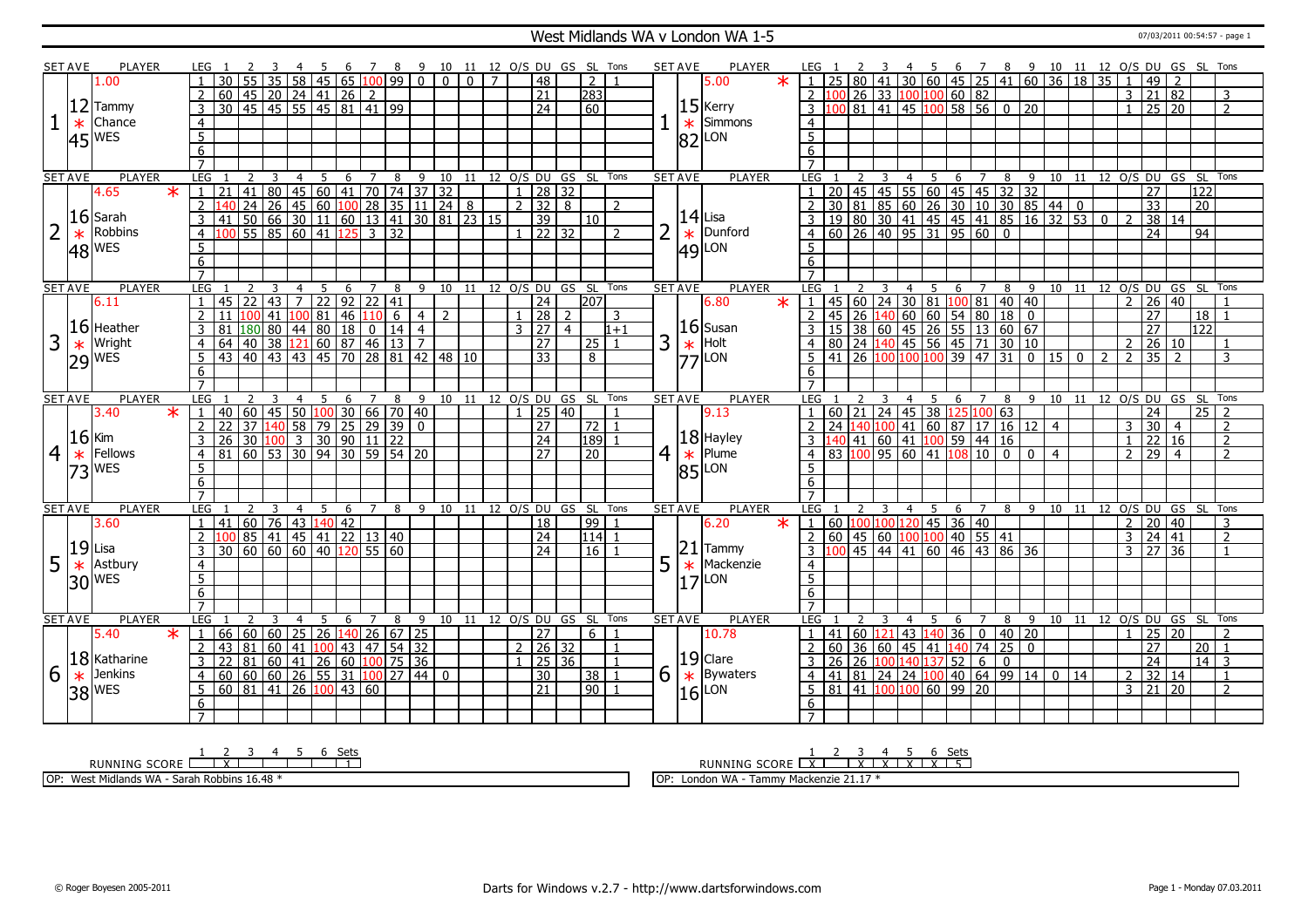## West Midlands WA

# London WA

| <b>IPLAYER</b>    |  | W/L WON LOST | AVE   |              | TAVE   POINTS   DARTS   TON   TON+   180   TONS   PLAYER |       |                 |  |         |                       | W/L WON LOST | AVE         |       | TAVE POINTS DARTS TON TON+ 180 TONS |                  |    |  |          |
|-------------------|--|--------------|-------|--------------|----------------------------------------------------------|-------|-----------------|--|---------|-----------------------|--------------|-------------|-------|-------------------------------------|------------------|----|--|----------|
| Tammy Chance      |  |              | :2.45 | 1.00'        | 1158'                                                    | 93    |                 |  |         | 1+0 Kerry Simmons     |              | 15.82       | .001  | 1503                                | 95               |    |  | $5 + 0$  |
| Sarah Robbins     |  |              | 16.48 | 4.65         | 1994                                                     | 121 I |                 |  |         | 4+0 I Lisa Dunford    |              | 14.49       | 0.001 | 1768                                | 122              |    |  | $0+0$    |
| Heather Wright    |  |              | 16.29 |              | 2265                                                     | 139   |                 |  | $5 + 1$ | I Susan Holt          |              | 16.77       | 6.80  | 2365                                | 141              |    |  | $6+0$    |
| Kim Fellows       |  |              | 16.73 | $3.40^\circ$ | 1723'                                                    | 103   |                 |  |         | 3+0 Hayley Plume      |              | 18.85       | 9.13  | 1979                                | 105              |    |  | 8+0      |
| Lisa Astbury      |  |              | 19.30 | 3.60         | 1274                                                     | .66'  |                 |  |         | 3+0   Tammy Mackenzie |              | 21.17       | 6.20  | 1503                                | 71               |    |  | $6+0$    |
| Katharine Jenkins |  |              | 18.38 |              | 2371                                                     | 129   |                 |  |         | 5+0 Clare Bywaters    |              | 19.16 10.78 |       | 2471                                | 129 <sup>1</sup> |    |  | $9 + 0$  |
| <b>TOTALS</b>     |  | 16           | 16.57 |              | 10785                                                    | 651 l | 16 <sup>1</sup> |  |         | l21+1 TOTALS          | 16           | 17.48       |       | 11589                               | 663              | 27 |  | $ 34+0 $ |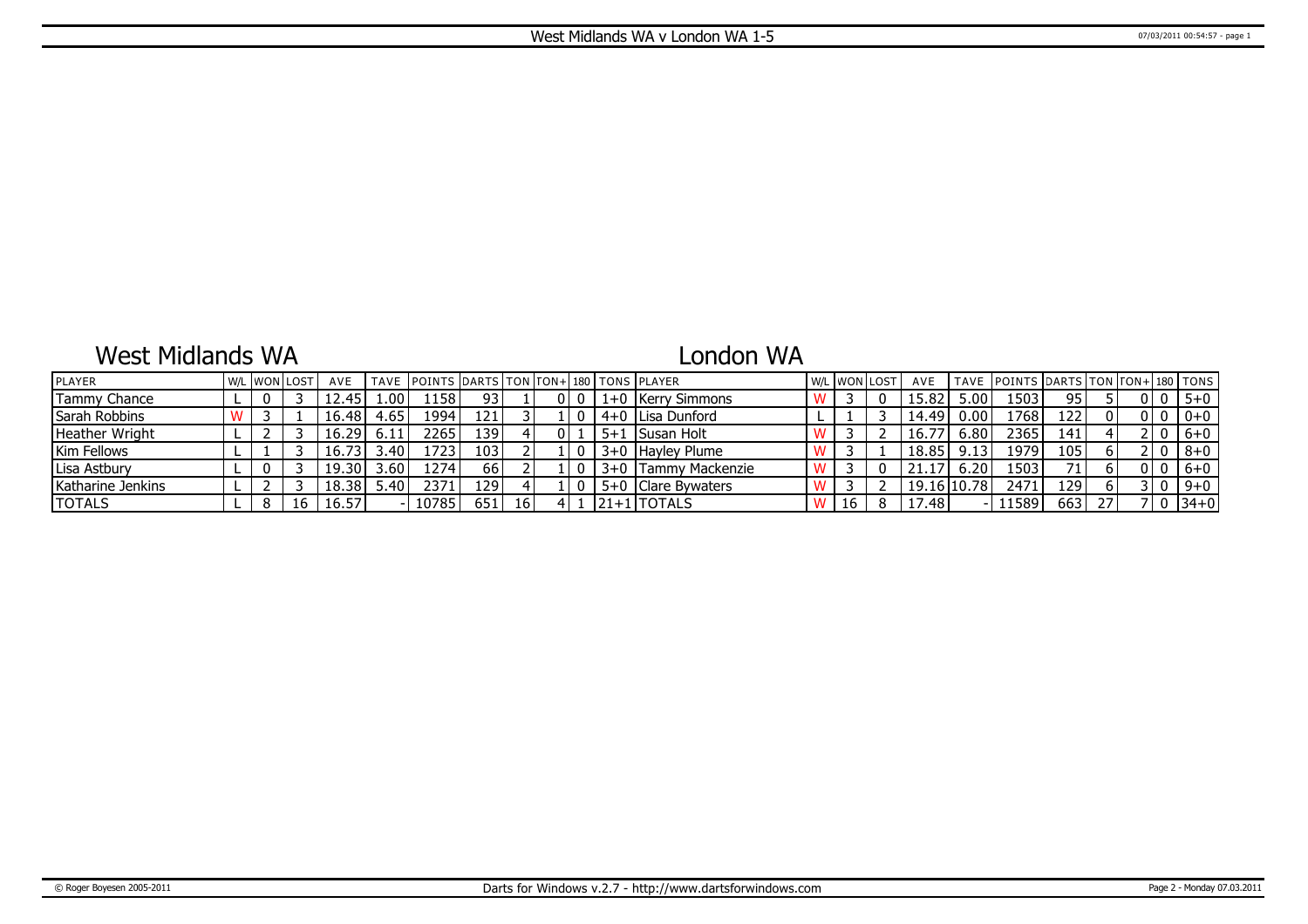### West Midlands MB v London MB 8-4 07/03/2011 00:54:33 - page 1

|                | <b>SET AVE</b> | <b>PLAYER</b> |                   | LEG 1           |                                                                                                                  |                |                                                          |                 |                 |                 | 8                   |                |                |              |              |                     | 9 10 11 12 O/S DU GS SL Tons |                 |                | SET AVE        |        | <b>PLAYER</b>                                                                      |        |                  |                   |                |                |                  | - 5                                                  | 6 7 8 9 10 11 12 O/S DU GS SL Tons                                                    |   |    |                                |       |                |                     |                 |                 |                |
|----------------|----------------|---------------|-------------------|-----------------|------------------------------------------------------------------------------------------------------------------|----------------|----------------------------------------------------------|-----------------|-----------------|-----------------|---------------------|----------------|----------------|--------------|--------------|---------------------|------------------------------|-----------------|----------------|----------------|--------|------------------------------------------------------------------------------------|--------|------------------|-------------------|----------------|----------------|------------------|------------------------------------------------------|---------------------------------------------------------------------------------------|---|----|--------------------------------|-------|----------------|---------------------|-----------------|-----------------|----------------|
|                |                | 12.65         |                   |                 |                                                                                                                  | 55             | 26                                                       | $\overline{25}$ | 38              | $\overline{57}$ |                     |                |                |              |              | 21                  |                              | $\overline{20}$ | $\mathcal{D}$  |                |        | 10.17                                                                              | $\ast$ |                  |                   |                |                |                  |                                                      | 60 45 42 23 100 33 140 58                                                             |   |    |                                |       | $\overline{2}$ | $\overline{23}$     | 58              |                 |                |
|                |                |               |                   | 2               |                                                                                                                  | 60             | 55<br>95                                                 |                 |                 |                 | $95 \ 38 \ 38 \ 15$ | $\overline{3}$ | $\overline{0}$ | <sup>2</sup> |              | $2 \mid 32 \mid$    | 2                            |                 | $\overline{1}$ |                |        |                                                                                    |        |                  |                   |                |                |                  |                                                      | 85 45 100 28 60 137 10 0 0 0                                                          |   |    |                                |       |                | $\overline{30}$     |                 | 36              | $\overline{z}$ |
|                | 24             | Mark          |                   |                 |                                                                                                                  | 140            | 95   42   84                                             |                 |                 |                 |                     |                |                |              |              | 3   15   84         |                              |                 | $\overline{2}$ |                |        | $ 20 $ Chris                                                                       |        | 3                |                   |                |                |                  |                                                      |                                                                                       |   |    |                                |       |                | $\overline{15}$     |                 | 254             |                |
|                |                | Lloyd         |                   |                 |                                                                                                                  |                |                                                          |                 |                 |                 |                     |                |                |              |              |                     |                              |                 |                |                |        |                                                                                    |        |                  | $64$ 60 40 44 39  |                |                |                  |                                                      |                                                                                       |   |    |                                |       |                |                     |                 |                 |                |
|                | $\ast$         |               |                   | $\overline{4}$  | 45 45 81 140 125 55                                                                                              |                |                                                          |                 |                 |                 |                     |                |                |              |              | 18                  |                              | 10              | $\overline{2}$ |                | $\ast$ | Copeland                                                                           |        | $\overline{4}$   |                   |                |                |                  | 140 100 100 26 65 70                                 |                                                                                       |   |    |                                |       | 3              | 18 70               |                 |                 | 3              |
|                |                | $03$ WES      |                   | 5               | 60 100 140 100 77 24                                                                                             |                |                                                          |                 |                 |                 |                     |                |                |              |              | 2   17   24         |                              |                 | 3              |                |        | $ 22 $ LON                                                                         |        | $\overline{5}$   |                   |                |                |                  | 100 57 100 34 60 38                                  |                                                                                       |   |    |                                |       |                | 18                  |                 | 112 2           |                |
|                |                |               |                   | 6               |                                                                                                                  |                |                                                          |                 |                 |                 |                     |                |                |              |              |                     |                              |                 |                |                |        |                                                                                    |        | 6                |                   |                |                |                  |                                                      |                                                                                       |   |    |                                |       |                |                     |                 |                 |                |
|                |                |               |                   | $\overline{7}$  |                                                                                                                  |                |                                                          |                 |                 |                 |                     |                |                |              |              |                     |                              |                 |                |                |        |                                                                                    |        |                  |                   |                |                |                  |                                                      |                                                                                       |   |    |                                |       |                |                     |                 |                 |                |
|                | <b>SET AVE</b> | <b>PLAYER</b> |                   | LEG             |                                                                                                                  |                | 3<br>$\overline{4}$                                      | 5               | 6               | $\overline{7}$  | 8                   | $-9$           |                |              |              |                     | 10 11 12 O/S DU GS SL Tons   |                 |                | <b>SET AVE</b> |        | <b>PLAYER</b>                                                                      |        | LEG              |                   |                |                | $4 \overline{5}$ |                                                      | $6 \overline{7}$                                                                      |   |    | 8 9 10 11 12 0/S DU GS SL Tons |       |                |                     |                 |                 |                |
|                |                | 9.25          | $\overline{\ast}$ | $\mathbf{1}$    | 55   81   30   26   29   81   59   55   67<br>  44   140   96   99   42   28  <br>  140   40   70   96   99   56 |                |                                                          |                 |                 |                 |                     |                |                |              |              | $\overline{27}$     |                              | $\overline{18}$ |                |                |        | 6.90                                                                               |        |                  | 41 26 100         |                |                |                  |                                                      | 84 140 42 33 19 16                                                                    |   |    |                                |       | $\overline{3}$ | $\overline{27}$     | $\overline{16}$ |                 |                |
|                |                |               |                   | $\overline{2}$  |                                                                                                                  |                |                                                          |                 |                 |                 |                     |                |                |              |              | $\overline{18}$     |                              | $\overline{52}$ |                |                |        |                                                                                    |        | $\overline{2}$   |                   |                |                |                  |                                                      | 45 60 140 21 85 110 40                                                                |   |    |                                |       | $\overline{1}$ | 19   40             |                 |                 | $\overline{2}$ |
|                | 24             | Lance         |                   | 3               |                                                                                                                  |                |                                                          |                 |                 |                 |                     |                |                |              |              | 2   17   56         |                              |                 | $\overline{1}$ |                |        |                                                                                    |        | $\overline{3}$   | 28 26 43 96 40    |                |                |                  |                                                      |                                                                                       |   |    |                                |       |                | 15                  |                 | 268             |                |
|                | $\ast$         | Hackett       |                   | $\overline{4}$  | 100 100 125 140 0                                                                                                |                |                                                          |                 | $\overline{36}$ |                 |                     |                |                |              |              | $2 \mid 17 \mid 36$ |                              |                 | $\overline{4}$ | $\overline{2}$ |        | Hackett                                                                            |        |                  |                   |                |                |                  | $4 \ 60 \ 40 \ 60 \ 30 \ 100 \ 60$                   |                                                                                       |   |    |                                |       |                | 18                  |                 | 151             |                |
|                | 35             | <b>WES</b>    |                   | 5               | 58 93 180 78 40 36 16                                                                                            |                |                                                          |                 |                 |                 |                     |                |                |              |              | $3 \mid 21 \mid 16$ |                              |                 | $1 + 1$        |                |        | $\begin{array}{c} 19 \text{ Paul} \\ * \text{ Hack} \\ 89 \text{ LON} \end{array}$ |        |                  |                   |                |                |                  | $5 \mid 41 \mid 60 \mid 60 \mid 100 \mid 44 \mid 39$ |                                                                                       |   |    |                                |       |                | $\overline{18}$     |                 | $157$ 1         |                |
|                |                |               |                   | 6               |                                                                                                                  |                |                                                          |                 |                 |                 |                     |                |                |              |              |                     |                              |                 |                |                |        |                                                                                    |        | 6                |                   |                |                |                  |                                                      |                                                                                       |   |    |                                |       |                |                     |                 |                 |                |
|                |                |               |                   | $\overline{7}$  |                                                                                                                  |                |                                                          |                 |                 |                 |                     |                |                |              |              |                     |                              |                 |                |                |        |                                                                                    |        |                  |                   |                |                |                  |                                                      |                                                                                       |   |    |                                |       |                |                     |                 |                 |                |
|                | <b>SET AVE</b> | <b>PLAYER</b> |                   | LEG             |                                                                                                                  |                | $\overline{4}$<br>3                                      | - 5             | 6               | $\overline{7}$  | $\overline{8}$      |                |                |              |              |                     | 9 10 11 12 0/S DU GS SL Tons |                 |                | <b>SET AVE</b> |        | <b>PLAYER</b>                                                                      |        | LEG <sub>1</sub> |                   |                |                | 4 5              |                                                      | 6 7                                                                                   |   |    | 8 9 10 11 12 O/S DU GS SL Tons |       |                |                     |                 |                 |                |
|                |                | 6.01          |                   | 1 1100          |                                                                                                                  |                |                                                          |                 |                 |                 |                     |                |                |              |              | $\overline{24}$     |                              | 115 1           |                |                |        | 10.34                                                                              | $\ast$ |                  |                   |                |                |                  |                                                      | $1 \vert 121 \vert 46 \vert 55 \vert 43 \vert 85 \vert 100 \vert 31 \vert 0 \vert 20$ |   |    |                                |       |                | $2 \mid 26 \mid 20$ |                 |                 | 2              |
|                |                |               |                   |                 |                                                                                                                  |                | 45   40   26   41   43   41   50<br>  41   100   85   63 |                 |                 |                 |                     |                |                |              |              | $\overline{15}$     |                              |                 |                |                |        |                                                                                    |        |                  |                   |                |                |                  |                                                      |                                                                                       |   |    |                                |       |                | 15 125              |                 |                 |                |
|                | 23             | Vivian        |                   | $\overline{2}$  |                                                                                                                  |                |                                                          |                 |                 |                 |                     |                |                |              |              |                     |                              | $72$   2        |                |                |        | $ 26 $ George                                                                      |        | $\overline{2}$   | 78 134 41 123 125 |                |                |                  |                                                      |                                                                                       |   |    |                                |       | $\overline{3}$ |                     |                 |                 | 3              |
|                |                |               |                   | 3               | 41                                                                                                               |                | 60 140 83 121                                            |                 |                 |                 |                     |                |                |              |              | 15                  |                              | 56              | $\overline{z}$ |                |        |                                                                                    |        |                  |                   |                |                |                  | 100 30 100 100 131 40                                |                                                                                       |   |    |                                |       |                | $16 \mid 40$        |                 |                 | $\overline{4}$ |
| 3              | $\ast$         | Gould         |                   | $\overline{4}$  |                                                                                                                  |                |                                                          |                 |                 |                 |                     |                |                |              |              |                     |                              |                 |                | 3              | $\ast$ | Killington                                                                         |        | $\overline{4}$   |                   |                |                |                  |                                                      |                                                                                       |   |    |                                |       |                |                     |                 |                 |                |
|                | 33             | <b>WES</b>    |                   | $\overline{5}$  |                                                                                                                  |                |                                                          |                 |                 |                 |                     |                |                |              |              |                     |                              |                 |                |                | 37     | LON                                                                                |        | 5                |                   |                |                |                  |                                                      |                                                                                       |   |    |                                |       |                |                     |                 |                 |                |
|                |                |               |                   | 6               |                                                                                                                  |                |                                                          |                 |                 |                 |                     |                |                |              |              |                     |                              |                 |                |                |        |                                                                                    |        | 6                |                   |                |                |                  |                                                      |                                                                                       |   |    |                                |       |                |                     |                 |                 |                |
|                |                |               |                   | $\overline{7}$  |                                                                                                                  |                |                                                          |                 |                 |                 |                     |                |                |              |              |                     |                              |                 |                |                |        |                                                                                    |        | $\overline{7}$   |                   |                |                |                  |                                                      |                                                                                       |   |    |                                |       |                |                     |                 |                 |                |
|                |                |               |                   |                 |                                                                                                                  |                |                                                          |                 |                 |                 |                     |                |                |              |              |                     |                              |                 |                |                |        |                                                                                    |        |                  |                   |                |                |                  |                                                      |                                                                                       |   |    |                                |       |                |                     |                 |                 |                |
|                | <b>SET AVE</b> | <b>PLAYER</b> |                   | <b>LEG</b>      |                                                                                                                  | $\mathcal{L}$  | 3<br>4                                                   | -5              | 6               | 7               | 8                   | 9              | 10             | 11           |              | 12 0/S DU           | $GS$ $SL$                    |                 | Tons           | <b>SET AVE</b> |        | <b>PLAYER</b>                                                                      |        | <b>LEG</b>       |                   |                |                | 4                | 5                                                    | 6<br>7                                                                                | 8 | -9 |                                | 10 11 |                | 12 O/S DU GS SL     |                 |                 | Tons           |
|                |                | 12.25         | $\star$           | $\overline{1}$  |                                                                                                                  |                | 45 36 140 45 105 30                                      |                 |                 |                 |                     |                |                |              | $\mathbf{1}$ | 19 30               |                              |                 | 3              |                |        | 11.01                                                                              |        | $\mathbf{1}$     |                   |                |                |                  | 99 100 30 121 66 60                                  |                                                                                       |   |    |                                |       |                | 18                  |                 | 25              | $\overline{z}$ |
|                |                |               |                   | $\overline{2}$  | 100 140 100 41 60 20                                                                                             |                |                                                          |                 |                 |                 |                     |                |                |              |              | 18                  |                              | $40$   3        |                |                |        |                                                                                    |        | $\overline{2}$   |                   |                |                |                  |                                                      | $96 \vert 100 \vert 61 \vert 140 \vert 84 \vert 0 \vert 20$                           |   |    |                                |       | $\mathbf{1}$   | 19 20               |                 |                 | $\overline{2}$ |
|                | $26$ Ian       |               |                   | 3               | $66$   22   60 $\sqrt{100}$ 100   87                                                                             |                |                                                          |                 |                 |                 |                     |                |                |              |              | 18                  |                              | $66$   2        |                |                |        | $ 27 $ Tom                                                                         |        | 3                |                   |                |                |                  | $\frac{141}{120}$ 180 100 50 10                      |                                                                                       |   |    |                                |       | 3              | $18$ 10             |                 |                 | $B+1$          |
|                | $\ast$         | Stanton       |                   | $\overline{4}$  | 140 100 100 78 43                                                                                                |                |                                                          |                 |                 |                 |                     |                |                |              |              | 15                  |                              | $40\vert 3$     |                |                | $\ast$ | McGurn                                                                             |        |                  |                   |                |                |                  | 4 100 140 45 95 87 34                                |                                                                                       |   |    |                                |       |                | $2 \mid 17 \mid 34$ |                 |                 | $\overline{2}$ |
| $\overline{4}$ |                | <b>WES</b>    |                   | $5\overline{)}$ |                                                                                                                  |                |                                                          |                 |                 |                 |                     |                |                |              |              |                     |                              |                 |                | $\overline{4}$ |        |                                                                                    |        | 5                |                   |                |                |                  |                                                      |                                                                                       |   |    |                                |       |                |                     |                 |                 |                |
|                | 54             |               |                   | $6 \overline{}$ |                                                                                                                  |                |                                                          |                 |                 |                 |                     |                |                |              |              |                     |                              |                 |                |                |        | $ 49 $ LON                                                                         |        | $6 \overline{}$  |                   |                |                |                  |                                                      |                                                                                       |   |    |                                |       |                |                     |                 |                 |                |
|                |                |               |                   | $\overline{7}$  |                                                                                                                  |                |                                                          |                 |                 |                 |                     |                |                |              |              |                     |                              |                 |                |                |        |                                                                                    |        |                  |                   |                |                |                  |                                                      |                                                                                       |   |    |                                |       |                |                     |                 |                 |                |
|                | <b>SET AVE</b> | PLAYER        |                   | <b>LEG</b>      |                                                                                                                  | $\overline{2}$ | $\mathbf{R}$<br>$\overline{4}$                           | -5              | 6               | $\overline{7}$  | 8                   | 9              | 10             | 11           |              |                     | 12 O/S DU GS SL Tons         |                 |                | <b>SET AVE</b> |        | PLAYER                                                                             |        | LEG <sub>1</sub> |                   | $\overline{2}$ | $\overline{3}$ | 4 5              |                                                      | 6 7                                                                                   | 8 |    | 9 10 11 12 O/S DU GS SL Tons   |       |                |                     |                 |                 |                |
|                |                | 10.20         |                   | $\overline{1}$  | 41                                                                                                               | 60             |                                                          |                 |                 |                 |                     |                |                |              |              |                     |                              |                 | $\overline{2}$ |                |        | 7.62                                                                               | $\ast$ | $\mathbf{1}$     |                   |                |                |                  |                                                      |                                                                                       |   |    |                                |       | 3              | $\overline{21}$     | $\overline{70}$ |                 |                |
|                |                |               |                   |                 |                                                                                                                  |                | 140 100 60 68                                            |                 |                 |                 |                     |                |                |              |              | $\overline{18}$     |                              | 32              |                |                |        |                                                                                    |        |                  |                   |                |                |                  |                                                      | 68 60 38 81 122 62 70                                                                 |   |    |                                |       |                |                     |                 |                 |                |
|                |                |               |                   |                 | 43 85                                                                                                            |                | 140 83 93 57                                             |                 |                 |                 |                     |                |                |              | $\mathbf{1}$ | 2   17   57         |                              |                 |                |                |        |                                                                                    |        | 2                | 41 100 43 81      |                |                |                  |                                                      |                                                                                       |   |    |                                |       |                | 15                  |                 | $ 136 $ 2       |                |
|                | 21             | Wayne         |                   | 3               | 40   81   45   81   55   79   80   40                                                                            |                |                                                          |                 |                 |                 |                     |                |                |              |              | 22 40               |                              |                 |                |                |        | $19$ Wayne                                                                         |        | $\overline{3}$   |                   |                |                |                  |                                                      | 40 45 100 36 100 44 68 44                                                             |   |    |                                |       |                | $\overline{24}$     |                 | $\overline{24}$ |                |
| 5              | $\ast$         | Griffths      |                   | $\overline{4}$  |                                                                                                                  | $ 43\rangle$   | $\overline{26}$<br>$6\overline{}$                        |                 |                 |                 | 100 100 61 21       | $\overline{2}$ | $\overline{0}$ | $\mathbf{0}$ |              | 33                  |                              | 2 <sup>1</sup>  | 3              | 5              | $\ast$ | Livett                                                                             |        | 4                |                   |                |                |                  |                                                      | $41 \ 60 \ 41 \ 83 \ 60 \ 40 \ 140 \ 18 \ 0$                                          |   |    | 14   4                         |       | 2              | 32                  | $\overline{4}$  |                 |                |
|                | 68             | <b>WES</b>    |                   | 5 <sup>5</sup>  | 100 100 100 45 60 46 30 20                                                                                       |                |                                                          |                 |                 |                 |                     |                |                |              |              | $3 \mid 24 \mid 20$ |                              |                 | 3              |                |        | $ 94 $ LON                                                                         |        | 5                |                   |                |                |                  |                                                      | 45 85 41 85 87 2 100 24                                                               |   |    |                                |       |                | 24                  |                 | $\overline{32}$ |                |
|                |                |               |                   | 6               |                                                                                                                  |                |                                                          |                 |                 |                 |                     |                |                |              |              |                     |                              |                 |                |                |        |                                                                                    |        | 6                |                   |                |                |                  |                                                      |                                                                                       |   |    |                                |       |                |                     |                 |                 |                |
|                |                |               |                   | $\overline{7}$  |                                                                                                                  |                |                                                          |                 |                 |                 |                     |                |                |              |              |                     |                              |                 |                |                |        |                                                                                    |        |                  |                   |                |                |                  |                                                      |                                                                                       |   |    |                                |       |                |                     |                 |                 |                |
|                | <b>SET AVE</b> | <b>PLAYER</b> |                   | <b>LEG</b>      |                                                                                                                  | $\mathcal{L}$  | 3<br>$\overline{4}$                                      | 5               | 6               | $\overline{7}$  | 8                   |                |                |              |              |                     | 9 10 11 12 O/S DU GS SL      |                 | Tons           | <b>SET AVE</b> |        | <b>PLAYER</b>                                                                      |        | LEG              |                   |                | 3              | 4 5              |                                                      | 6<br>$\overline{7}$                                                                   | 8 |    | 9 10 11 12 O/S DU GS SL Tons   |       |                |                     |                 |                 |                |
|                |                | 9.81          | $\star$           | $\vert 1 \vert$ | 95   100   140   54   80                                                                                         |                |                                                          |                 | $0$ 23          |                 | $\overline{9}$      |                |                |              |              | 3 24                | $\mathbf{q}$                 |                 | $\overline{2}$ |                |        | 8.13                                                                               |        | 1 <sup>1</sup>   | 10C               |                |                |                  |                                                      | 60 85 95 60 89 0                                                                      |   |    |                                |       |                | 21                  |                 | $\overline{12}$ |                |
|                |                |               |                   | 2 <sup>1</sup>  | $\overline{45}$                                                                                                  |                | 43 100 140 99                                            |                 |                 |                 |                     |                |                |              |              | $\overline{15}$     |                              | $74$   2        |                |                |        |                                                                                    |        | $\mathcal{P}$    |                   |                |                |                  | 100 100 100 100 69 32                                |                                                                                       |   |    |                                |       | $\mathbf{1}$   | 16                  | 32              |                 | $\overline{4}$ |
|                | 24             | Danny         |                   | $\overline{3}$  |                                                                                                                  |                | 30 100 44 99 48 20 20                                    |                 |                 |                 |                     |                |                |              |              | $1 \mid 22 \mid 20$ |                              |                 | <sup>2</sup>   |                |        |                                                                                    |        |                  |                   |                |                |                  |                                                      | $3   81   43   60   45   43   101   112$                                              |   |    |                                |       |                | 21                  |                 | 16              | $\overline{z}$ |
| 6              |                | Coyle         |                   | $\overline{4}$  |                                                                                                                  |                | 45 140 66 84 45                                          |                 |                 |                 |                     |                |                |              |              | 2  17 45            |                              |                 | $\overline{2}$ | 6              |        | Hardy                                                                              |        | 4 <sup>1</sup>   |                   |                |                |                  | $60 \ 81 \ 59 \ 81 \ 100 \ 88$                       |                                                                                       |   |    |                                |       |                | $\overline{18}$     |                 | 32              |                |
|                | $\ast$         | <b>WES</b>    |                   | 5               |                                                                                                                  |                |                                                          |                 |                 |                 |                     |                |                |              |              |                     |                              |                 |                |                |        |                                                                                    |        | 5                |                   |                |                |                  |                                                      |                                                                                       |   |    |                                |       |                |                     |                 |                 |                |
|                | 74             |               |                   | 6               |                                                                                                                  |                |                                                          |                 |                 |                 |                     |                |                |              |              |                     |                              |                 |                |                |        | $\begin{array}{c} 25 \ \times \end{array}$ Hard<br>58 LON                          |        | 6                |                   |                |                |                  |                                                      |                                                                                       |   |    |                                |       |                |                     |                 |                 |                |

RUNNING SCORE <u>| X | X | X | X | X | 4</u><br>RUNNING SCORE <u>| X | X | T | X | X | 4</u>

RUNNING SCORE 1 2 3 X 4 X 5 6 Sets 2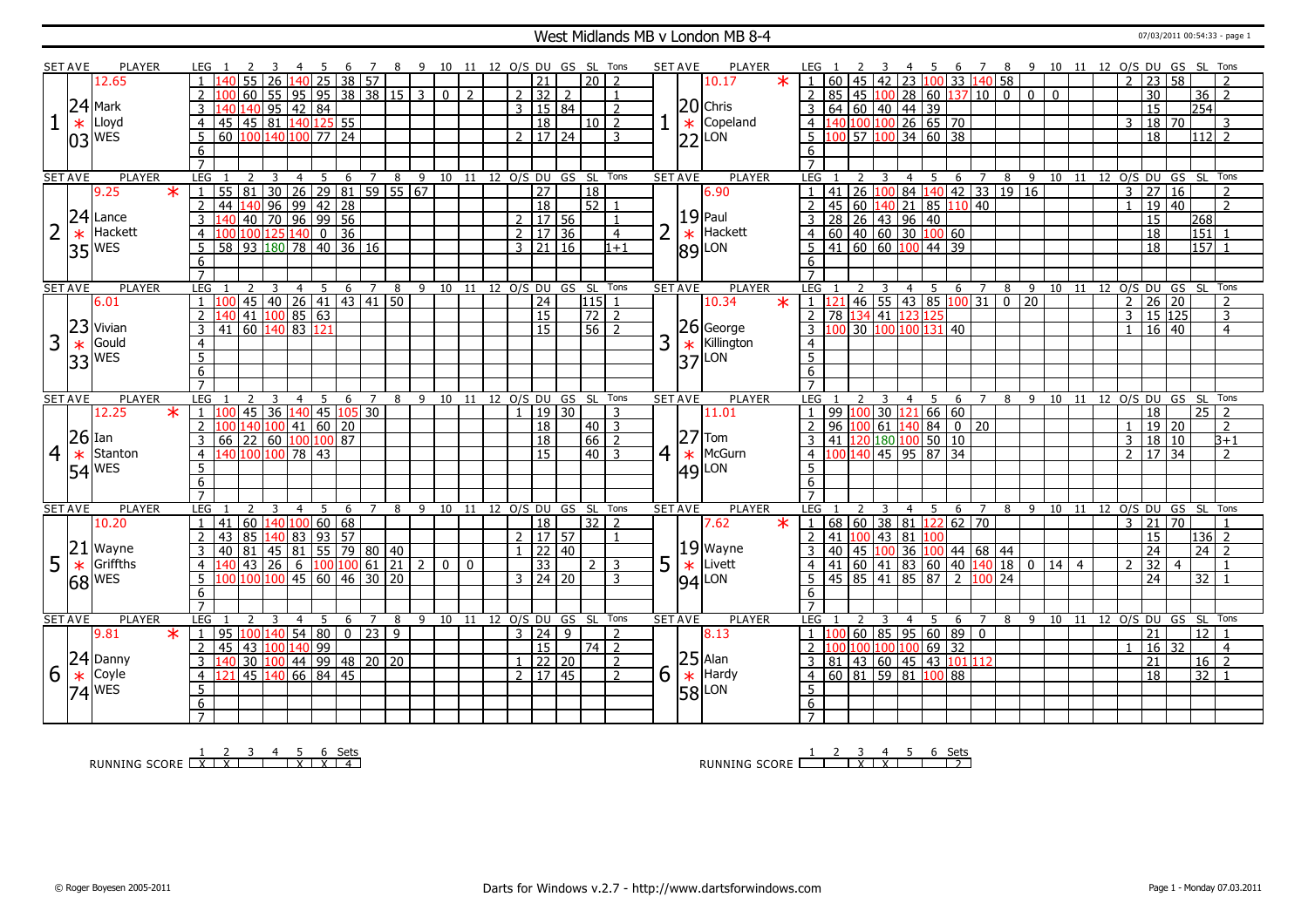#### West Midlands MB v London MB 8-4 07/03/2011 00:54:33 - page 2

|   | SET AVE        | PLAYER                | LEG            |                       |                      |                 |                                               |                | -5             |                                              |                |   |   |  |                |                     |        | 8 9 10 11 12 O/S DU GS SL Tons     |                    |    | <b>SET AVE</b>  | <b>PLAYER</b>       |        | LEG 1                       |                 |                         |                                       |                                 | 6 7      |                |    |                |         |  |                | 8 9 10 11 12 O/S DU GS SL              |                 |                 | Tons                     |  |
|---|----------------|-----------------------|----------------|-----------------------|----------------------|-----------------|-----------------------------------------------|----------------|----------------|----------------------------------------------|----------------|---|---|--|----------------|---------------------|--------|------------------------------------|--------------------|----|-----------------|---------------------|--------|-----------------------------|-----------------|-------------------------|---------------------------------------|---------------------------------|----------|----------------|----|----------------|---------|--|----------------|----------------------------------------|-----------------|-----------------|--------------------------|--|
|   |                | 5.01                  |                |                       | 59                   | 85              | 121                                           |                |                | 60 28                                        | $\overline{4}$ |   |   |  |                | 21                  |        | $\overline{4}$                     | $\overline{z}$     |    |                 | 8.57                | $\ast$ | $\blacksquare$              |                 |                         |                                       | 60 100 140 60 85 36 16 4        |          |                |    |                |         |  |                | 22                                     | $\overline{4}$  |                 | $\overline{\phantom{0}}$ |  |
|   |                |                       | 2              | 60                    |                      |                 |                                               |                |                | 45 81 59 140 76 35                           |                |   |   |  |                | 21                  |        | $\overline{5}$                     | $\overline{1}$     |    |                 |                     |        | $\overline{2}$              |                 |                         | 22 100 30 100 100                     |                                 | $117$ 32 |                |    |                |         |  |                | $\overline{19}$                        | $\overline{32}$ |                 | $\overline{4}$           |  |
|   | 22             | Christopher           | $\overline{3}$ |                       |                      |                 | $45 \mid 41 \mid 60 \mid 45 \mid 60 \mid 100$ |                |                |                                              | 81 37          |   |   |  |                | $\overline{24}$     |        | 32                                 |                    |    |                 | $22$ Tony           |        | 3                           | $60 \ 100 \ 26$ |                         | $60$ 95                               |                                 | 100      | 500            |    | 10             |         |  |                | $\overline{25}$                        | 10              |                 | $\overline{2}$           |  |
|   |                | Stanley               | $\overline{4}$ |                       |                      |                 |                                               |                |                |                                              |                |   |   |  |                |                     |        |                                    |                    |    |                 | Hamit               |        | $\overline{4}$              |                 |                         |                                       |                                 |          |                |    |                |         |  |                |                                        |                 |                 |                          |  |
|   | $\ast$         |                       |                |                       |                      |                 |                                               |                |                |                                              |                |   |   |  |                |                     |        |                                    |                    |    | $\ast$          |                     |        |                             |                 |                         |                                       |                                 |          |                |    |                |         |  |                |                                        |                 |                 |                          |  |
|   | 15             | <b>WES</b>            | $\overline{5}$ |                       |                      |                 |                                               |                |                |                                              |                |   |   |  |                |                     |        |                                    |                    |    |                 | $ 77 $ LON          |        | $\overline{5}$              |                 |                         |                                       |                                 |          |                |    |                |         |  |                |                                        |                 |                 |                          |  |
|   |                |                       | 6              |                       |                      |                 |                                               |                |                |                                              |                |   |   |  |                |                     |        |                                    |                    |    |                 |                     |        | 6                           |                 |                         |                                       |                                 |          |                |    |                |         |  |                |                                        |                 |                 |                          |  |
|   |                |                       | $\overline{7}$ |                       |                      |                 |                                               |                |                |                                              |                |   |   |  |                |                     |        |                                    |                    |    |                 |                     |        |                             |                 |                         |                                       |                                 |          |                |    |                |         |  |                |                                        |                 |                 |                          |  |
|   | <b>SET AVE</b> | <b>PLAYER</b>         | LEG            |                       | 2<br>$\overline{97}$ | $\overline{3}$  | $\overline{4}$                                |                | $\overline{5}$ |                                              |                |   |   |  |                |                     |        | 6 7 8 9 10 11 12 O/S DU GS SL Tons |                    |    | <b>SET AVE</b>  | <b>PLAYER</b>       |        | LEG 1                       | <sup>2</sup>    | $\overline{\mathbf{3}}$ |                                       |                                 |          |                |    |                |         |  |                | 4 5 6 7 8 9 10 11 12 O/S DU GS SL Tons |                 |                 | $\overline{2}$           |  |
|   |                | 9.23<br>$\star$       | $\overline{1}$ |                       |                      |                 |                                               |                |                | 97 45 85 48 46 30 0 10<br>140 60 60 83 54 48 |                |   |   |  |                | 2   26   10         |        |                                    |                    |    |                 | 10.60               |        |                             |                 |                         |                                       | 39 76 40 100 30 42 34           |          |                |    |                |         |  |                | $\overline{24}$                        |                 | 40              |                          |  |
|   | 25             |                       | $\overline{2}$ | 40                    |                      |                 |                                               |                |                |                                              |                |   |   |  |                | 21                  |        | 16 <sup>1</sup>                    |                    |    |                 |                     |        |                             |                 |                         | $60$ 60 140 60 100                    |                                 | 49       | $\mathbf{0}$   | 32 |                |         |  | 3              | 24                                     | 32              |                 | $\overline{2}$           |  |
|   |                | Lol                   | 3              |                       |                      |                 | 100 60 123 140 78                             |                |                |                                              |                |   |   |  |                | 2   14   78         |        |                                    | 3                  |    | 22              | Lee                 |        |                             |                 | .00 140 66 41           |                                       |                                 |          |                |    |                |         |  |                | $\overline{12}$                        |                 |                 | $154$ 2                  |  |
| 8 | $\ast$         | Frazer                | $\overline{4}$ |                       |                      |                 | $55 \ 60 \ 40 \ 140 \ 140 \ 66$               |                |                |                                              |                |   |   |  |                | 3   18   66         |        |                                    | $\overline{2}$     | 8  | $\ast$          | Cocks               |        | $\overline{4}$              |                 |                         |                                       | $\frac{180}{100}$ 100 57 44 0   |          |                |    |                |         |  |                | $\overline{18}$                        |                 |                 | $20B+1$                  |  |
|   |                | $16$ WES              | 5              |                       |                      |                 |                                               |                |                |                                              |                |   |   |  |                |                     |        |                                    |                    |    |                 | $ 95 $ LON          |        | 5                           |                 |                         |                                       |                                 |          |                |    |                |         |  |                |                                        |                 |                 |                          |  |
|   |                |                       | 6              |                       |                      |                 |                                               |                |                |                                              |                |   |   |  |                |                     |        |                                    |                    |    |                 |                     |        | 6                           |                 |                         |                                       |                                 |          |                |    |                |         |  |                |                                        |                 |                 |                          |  |
|   |                |                       | $\overline{7}$ |                       |                      |                 |                                               |                |                |                                              |                |   |   |  |                |                     |        |                                    |                    |    |                 |                     |        | $\overline{7}$              |                 |                         |                                       |                                 |          |                |    |                |         |  |                |                                        |                 |                 |                          |  |
|   | <b>SET AVE</b> | PLAYER                | <b>LEG</b>     |                       | $\mathcal{P}$        |                 | $\overline{4}$                                |                | 5              | 6                                            | $\overline{7}$ | 8 | 9 |  |                |                     |        | 10 11 12 0/S DU GS SL Tons         |                    |    | <b>SET AVE</b>  | <b>PLAYER</b>       |        | LEG                         |                 | 3                       | 4                                     | - 5                             | 6        | 7              | 8  |                | 9 10 11 |  |                | 12 O/S DU GS SL                        |                 |                 | Tons                     |  |
|   |                | 3.25                  | $\mathbf{1}$   | 17                    | 49 125               |                 | 100                                           |                |                |                                              |                |   |   |  |                | 12                  |        | $210$ 2                            |                    |    |                 | 8.77                | $\ast$ | $1 \t140 \t100 \t57 \t140$  |                 |                         |                                       | 64                              |          |                |    |                |         |  | $\overline{2}$ | $14 64$                                |                 |                 | $\overline{3}$           |  |
|   |                |                       | 2              | 53                    |                      |                 |                                               |                |                | 40 26 81 66 81 43                            |                |   |   |  |                | $\overline{21}$     |        | 111                                |                    |    |                 |                     |        | 2                           |                 |                         |                                       | 44 100 96 44 47 49              |          |                |    |                |         |  | $\overline{2}$ | $\overline{20}$ 49                     |                 |                 | $\overline{2}$           |  |
|   |                | 20 Christopher        | $\overline{3}$ | 81 43 45 75 100 60 33 |                      |                 |                                               |                |                |                                              |                |   |   |  |                | $\overline{21}$     |        | $\overline{64}$                    |                    |    |                 | $26$ John           |        |                             |                 |                         |                                       | 40 43 140 45 57 136 20 20       |          |                |    |                |         |  |                | $2$ 23 20                              |                 |                 | $\overline{2}$           |  |
| 9 | $\ast$         | Hickman               | $\overline{4}$ |                       |                      |                 |                                               |                |                |                                              |                |   |   |  |                |                     |        |                                    |                    | 9  | $\ast$          | Nelson              |        | $\overline{4}$              |                 |                         |                                       |                                 |          |                |    |                |         |  |                |                                        |                 |                 |                          |  |
|   |                | $70$ WES              | $\overline{5}$ |                       |                      |                 |                                               |                |                |                                              |                |   |   |  |                |                     |        |                                    |                    |    | $\overline{37}$ | LON                 |        | $\overline{5}$              |                 |                         |                                       |                                 |          |                |    |                |         |  |                |                                        |                 |                 |                          |  |
|   |                |                       | 6              |                       |                      |                 |                                               |                |                |                                              |                |   |   |  |                |                     |        |                                    |                    |    |                 |                     |        | 6                           |                 |                         |                                       |                                 |          |                |    |                |         |  |                |                                        |                 |                 |                          |  |
|   |                |                       | $\overline{7}$ |                       |                      |                 |                                               |                |                |                                              |                |   |   |  |                |                     |        |                                    |                    |    |                 |                     |        |                             |                 |                         |                                       |                                 |          |                |    |                |         |  |                |                                        |                 |                 |                          |  |
|   | <b>SET AVE</b> | PLAYER                | LEG            |                       | $\overline{2}$       | 3               |                                               | 4 <sub>5</sub> |                |                                              | 6 7            |   |   |  |                |                     |        | 8 9 10 11 12 0/S DU GS SL Tons     |                    |    | <b>SET AVE</b>  | <b>PLAYER</b>       |        | LEG                         |                 |                         | 4 <sub>5</sub>                        |                                 | 6 7      |                |    |                |         |  |                | 8 9 10 11 12 O/S DU GS SL Tons         |                 |                 |                          |  |
|   |                | $\ast$<br>6.61        | $\overline{1}$ |                       |                      |                 |                                               |                |                | $30   40   85   60   140   82   32   32$     |                |   |   |  |                | $3 \mid 24 \mid 32$ |        |                                    |                    |    |                 | 6.80                |        |                             |                 |                         |                                       | 15 45 55 140 100 100 26         |          |                |    |                |         |  |                | 21                                     |                 | 20              | $\mathbf{3}$             |  |
|   |                |                       | $\overline{2}$ |                       |                      |                 | 84 60 45 46 137 129                           |                |                |                                              |                |   |   |  | 3 <sup>1</sup> |                     | 18 129 |                                    | 2                  |    |                 |                     |        |                             |                 |                         |                                       | 45 85 140 41 82                 |          |                |    |                |         |  |                | 18                                     |                 | 8               | $\overline{z}$           |  |
|   |                | 25 Gregory            | 3              |                       |                      |                 | 28 85 155 57 76                               |                |                |                                              |                |   |   |  |                | 3   18   76         |        |                                    | $\overline{2}$     |    |                 | $ 23 $ Rob          |        |                             |                 |                         | $\frac{200}{100}$ 55 60 45            |                                 |          |                |    |                |         |  |                | 15                                     |                 | 196             |                          |  |
|   |                | $10*$ Parkes          | $\overline{4}$ |                       |                      |                 |                                               |                |                |                                              |                |   |   |  |                |                     |        |                                    |                    | 10 |                 | $\star$ Edwards     |        | $\overline{4}$              |                 |                         |                                       |                                 |          |                |    |                |         |  |                |                                        |                 |                 |                          |  |
|   |                |                       | $\overline{5}$ |                       |                      |                 |                                               |                |                |                                              |                |   |   |  |                |                     |        |                                    |                    |    |                 | LON                 |        | 5 <sup>5</sup>              |                 |                         |                                       |                                 |          |                |    |                |         |  |                |                                        |                 |                 |                          |  |
|   |                | $ 05 $ <sup>WES</sup> | 6              |                       |                      |                 |                                               |                |                |                                              |                |   |   |  |                |                     |        |                                    |                    |    | 69              |                     |        | $6 \overline{6}$            |                 |                         |                                       |                                 |          |                |    |                |         |  |                |                                        |                 |                 |                          |  |
|   |                |                       | $\overline{7}$ |                       |                      |                 |                                               |                |                |                                              |                |   |   |  |                |                     |        |                                    |                    |    |                 |                     |        | $\overline{7}$              |                 |                         |                                       |                                 |          |                |    |                |         |  |                |                                        |                 |                 |                          |  |
|   | <b>SET AVE</b> | PLAYER                | LEG            |                       | $\mathcal{P}$        | 3               | $\overline{4}$                                |                | -5             | 6                                            | 7              |   |   |  |                |                     |        | 8 9 10 11 12 0/S DU GS SL Tons     |                    |    | <b>SET AVE</b>  | PLAYER              |        | <b>LEG</b>                  |                 | 3                       | 4                                     | 5                               | 6        | 7              |    |                |         |  |                | 8 9 10 11 12 0/S DU GS SL              |                 |                 | Tons                     |  |
|   |                | 8.41                  | 1              | 30                    | 43                   | $\overline{97}$ | 81                                            |                |                | $100$ 75 75                                  |                |   |   |  |                | $2 \mid 20 \mid 75$ |        |                                    | -1                 |    |                 | 3.40                | $\ast$ | -1                          |                 |                         | 85 100 66 82                          | 28 85 23                        |          |                |    |                |         |  |                | 21                                     |                 | 32              |                          |  |
|   |                |                       | 2              |                       | 81                   | $ 43\rangle$    |                                               |                |                |                                              |                |   |   |  |                | $3 \mid 18 \mid 78$ |        |                                    |                    |    |                 |                     |        | $\overline{2}$              |                 | 26 81 45 100            |                                       |                                 |          |                |    |                |         |  |                | 15                                     |                 | $ 204 $ 1       |                          |  |
|   | 25             | Christopher           |                |                       |                      |                 |                                               |                |                | 60 99 78                                     |                |   |   |  |                |                     |        |                                    | $\overline{1}$     |    | 21              | David               |        |                             |                 |                         |                                       | 45                              |          |                |    |                |         |  |                |                                        |                 |                 |                          |  |
|   |                |                       | $\overline{3}$ |                       |                      |                 | 45 180 60 40 56                               |                |                |                                              |                |   |   |  |                | $\overline{18}$     |        |                                    | $20\overline{2+1}$ |    |                 |                     |        | 3                           |                 |                         |                                       | $\boxed{60}$ 43 140 85 60 53 60 |          |                |    |                |         |  | 3              | 21                                     | 60              |                 | $\overline{1}$           |  |
|   | $ 11  *$       | Plumpton              | $\overline{4}$ |                       | $45 \mid 45$         |                 |                                               |                |                | 46 100 100 44                                |                |   |   |  |                | $3 \mid 21 \mid 44$ |        |                                    | 3                  |    | $1*$            | Goodwin             |        | $\overline{4}$              |                 |                         |                                       | 40 41 41 83 81 52               |          |                |    |                |         |  |                | $\overline{18}$                        |                 | 163             |                          |  |
|   |                | 77 WES                | $\overline{5}$ |                       |                      |                 |                                               |                |                |                                              |                |   |   |  |                |                     |        |                                    |                    |    |                 | $ 40 $ LON          |        | 5                           |                 |                         |                                       |                                 |          |                |    |                |         |  |                |                                        |                 |                 |                          |  |
|   |                |                       | 6              |                       |                      |                 |                                               |                |                |                                              |                |   |   |  |                |                     |        |                                    |                    |    |                 |                     |        | 6                           |                 |                         |                                       |                                 |          |                |    |                |         |  |                |                                        |                 |                 |                          |  |
|   |                |                       | $\overline{7}$ |                       |                      |                 |                                               |                |                |                                              |                |   |   |  |                |                     |        |                                    |                    |    |                 |                     |        |                             |                 |                         |                                       |                                 |          |                |    |                |         |  |                |                                        |                 |                 |                          |  |
|   | <b>SET AVE</b> | PLAYER                | <b>LEG</b>     |                       |                      | 3               | $\overline{4}$                                |                | 5              | 6                                            | $\overline{7}$ | 8 |   |  |                |                     |        | 9 10 11 12 O/S DU GS SL Tons       |                    |    | <b>SET AVE</b>  | <b>PLAYER</b>       |        | LEG                         |                 |                         | $\overline{4}$                        | 5                               | 6        | $\overline{7}$ | 8  | $\overline{9}$ |         |  |                | 10 11 12 0/S DU GS SL Tons             |                 |                 |                          |  |
|   |                | 10.39<br>$\ast$       | $\mathbf{1}$   |                       |                      |                 |                                               |                |                | 30 97 60 81 93 40                            |                |   |   |  |                |                     | 19 40  |                                    |                    |    |                 | 10.05               |        |                             |                 |                         |                                       | 43 140 100 36 57                |          |                |    |                |         |  |                | 18                                     |                 | $\overline{25}$ | $\overline{3}$           |  |
|   |                |                       | $\overline{2}$ |                       |                      |                 | 100 100 100 45 85                             |                |                |                                              |                |   |   |  |                | 15                  |        |                                    | $\vert 71 \vert 3$ |    |                 |                     |        |                             |                 |                         |                                       | 100 45 100 100 56               |          |                |    |                |         |  | $\mathbf{3}$   |                                        | 18 56           |                 | $\overline{4}$           |  |
|   | $30$ Ian       |                       | 3              |                       |                      |                 | 60 83 140 60 122 36                           |                |                |                                              |                |   |   |  | $\mathbf{1}$   | 16 36               |        |                                    | $\overline{2}$     |    |                 | 26 Stuart           |        | 3                           |                 |                         | $42 \mid 85 \mid 61 \mid 125 \mid 60$ |                                 |          |                |    |                |         |  |                | 15                                     |                 | 128             | $\overline{1}$           |  |
|   | $\ast$         | Hartland              | $\overline{4}$ |                       |                      |                 | 140 137 100 74 50                             |                |                |                                              |                |   |   |  |                | $2 \mid 14 \mid 50$ |        |                                    | 3                  |    | $\ast$          | Pickles             |        | 4   60   140   85   60   60 |                 |                         |                                       |                                 |          |                |    |                |         |  |                | 15                                     |                 | 96              | - 1                      |  |
|   |                | $ 20 $ <sup>WES</sup> | 5              |                       |                      |                 |                                               |                |                |                                              |                |   |   |  |                |                     |        |                                    |                    |    |                 | $59$ <sup>LON</sup> |        | $5^{\circ}$                 |                 |                         |                                       |                                 |          |                |    |                |         |  |                |                                        |                 |                 |                          |  |
|   |                |                       | 6              |                       |                      |                 |                                               |                |                |                                              |                |   |   |  |                |                     |        |                                    |                    |    |                 |                     |        | 6                           |                 |                         |                                       |                                 |          |                |    |                |         |  |                |                                        |                 |                 |                          |  |
|   |                |                       | $\overline{7}$ |                       |                      |                 |                                               |                |                |                                              |                |   |   |  |                |                     |        |                                    |                    |    |                 |                     |        | $\overline{7}$              |                 |                         |                                       |                                 |          |                |    |                |         |  |                |                                        |                 |                 |                          |  |
|   |                |                       |                |                       |                      |                 |                                               |                |                |                                              |                |   |   |  |                |                     |        |                                    |                    |    |                 |                     |        |                             |                 |                         |                                       |                                 |          |                |    |                |         |  |                |                                        |                 |                 |                          |  |

<u>7 8 9 10 11 12 Sets</u><br>RUNNING SCORE <u>| X | X | X | X | X</u>

OP: West Midlands MB - Ian Hartland 30.20 \*

RUNNING SCORE 7 X 8 9 X 10 11 12 Sets 4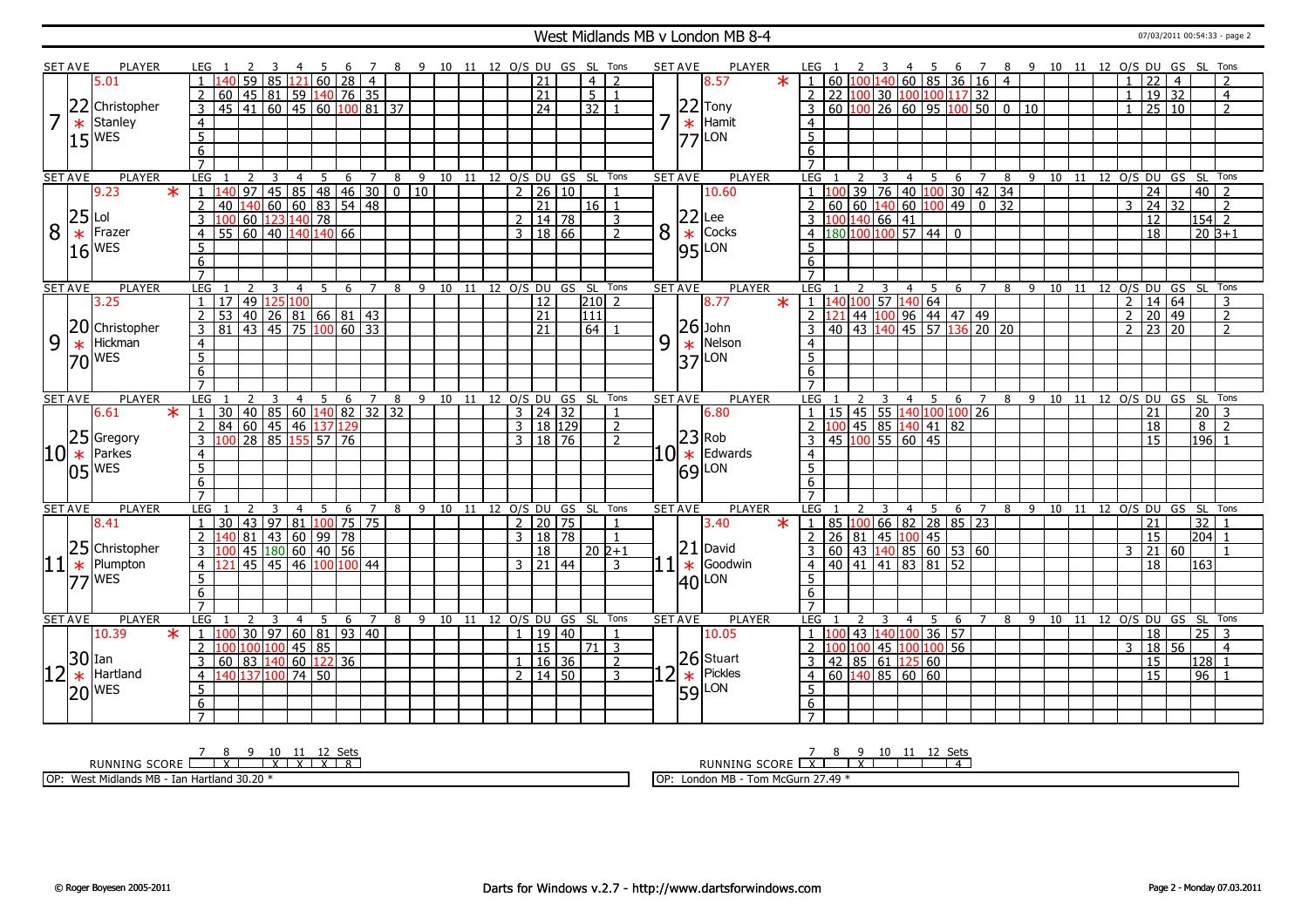## West Midlands MB

## London MB

| PLAYER                | W/L |    | . IwonIlost | AVE     | <b>TAVE</b> | <b>IPOINTS DARTS TON FON+1180 TONS PLAYER</b> |                 |       |      |   |         |                       | W/L WON LOST |    | AVE         | <b>TAVE</b> | <b>IPOINTS IDARTS ITON ITON+1180 ITONS</b> |      |    |                |                 |
|-----------------------|-----|----|-------------|---------|-------------|-----------------------------------------------|-----------------|-------|------|---|---------|-----------------------|--------------|----|-------------|-------------|--------------------------------------------|------|----|----------------|-----------------|
| Mark Lloyd            |     |    |             | 24.03   | 12.65       | 2475                                          | 103             |       | 6 I  | 0 |         | 10+0 Chris Copeland   |              |    | 20.22       | 110.17      | 2103                                       | 104  |    | 0              | $9 + 0$         |
| Lance Hackett         |     |    |             | 24.35   | 9.25        | 2435                                          | 100             |       |      |   | $7 + 1$ | <b>IPaul Hackett</b>  |              |    | 19.89       | 6.90        | 1929                                       | 97   |    | 2 I O          | $6+0$           |
| Vivian Gould          |     |    |             | 23.33   | 6.01        | 12601                                         | 54              |       |      |   |         | 5+0 George Killington |              |    | 26.37 10.34 |             | 1503                                       | 57   | q  | 0   0          | $9 + 0$         |
| Ian Stanton           |     |    |             |         | 26.54 12.25 | 1858                                          | 70              | 8     |      |   |         | $11+0$ Tom McGurn     |              |    | 27.49 11.01 |             | 1979                                       | 72   | 6  |                | $9 + 1$         |
| <b>Wayne Griffths</b> |     |    |             | 21.68 l | 10.20       | 2471                                          | 114'            | 61    |      |   |         | 9+0 Wavne Livett      |              |    | 19.94       | .62         | 2313                                       | ا 16 | 6  | $\Omega$       | $7 + 0$         |
| Danny Coyle           |     |    |             | 24.74   | 9.81        | 19301                                         | 78              |       | 4    |   |         | 8+0   Alan Hardy      |              |    | 25.58       | 8.13        | 1944                                       | 76   | 8  | 0   0          | $8 + 0$         |
| Christopher Stanley   |     |    |             | 22.15   | 5.01        | 1462                                          | 66              |       |      |   |         | $4+0$ Tony Hamit      |              |    | 22.77       | 8.57        | 1503                                       | 66   |    | $\overline{0}$ | $8 + 0$         |
| Lol Frazer            |     |    |             | 25.16   | 9.23        | 1988                                          | 79              |       |      |   |         | 7+0 Lee Cocks         |              |    |             | 22.95 10.60 | L790                                       | 78   | 6  |                | $9 + 1$         |
| Christopher Hickman   |     |    |             | 20.70   | 3.25        | 11181                                         | 54              |       | 01   |   |         | 3+0 John Nelson       |              |    | 26.37       | 8.77        | 1503                                       | 57   |    | 3 I O          | $7 + 0$         |
| <b>Gregory Parkes</b> |     |    |             | 25.05   | 6.61        | 1503                                          | 60              |       |      |   |         | 5+0 Rob Edwards       |              |    | 23.69       | 6.80        | 1279.                                      | 54   |    | 0              | $6 + 0$         |
| Christopher Plumpton  |     |    |             | 25.77   | 8.41        | 1984                                          | 77 <sub>1</sub> |       |      |   | $7 + 1$ | David Goodwin         |              |    | 21.40       | 3.40        | 1605                                       | 75   |    | 0              | $3 + 0$         |
| Ian Hartland          |     |    |             |         | 30.20 10.39 | 19331                                         | 64              |       |      |   | $9 + 0$ | Stuart Pickles        |              |    | 26.59 10.05 |             | 1755                                       | 66   |    | $\mathbf{0}$   | $9 + 0$         |
| <b>TOTALS</b>         |     | 25 | 22          | 24.39   |             | 22417                                         | 919             | -50 l | 33 I |   |         | $2$  85+2   TOTALS    | 22           | 25 | 23.10       |             | 21206                                      | 918  | 70 |                | $18$   2   90+2 |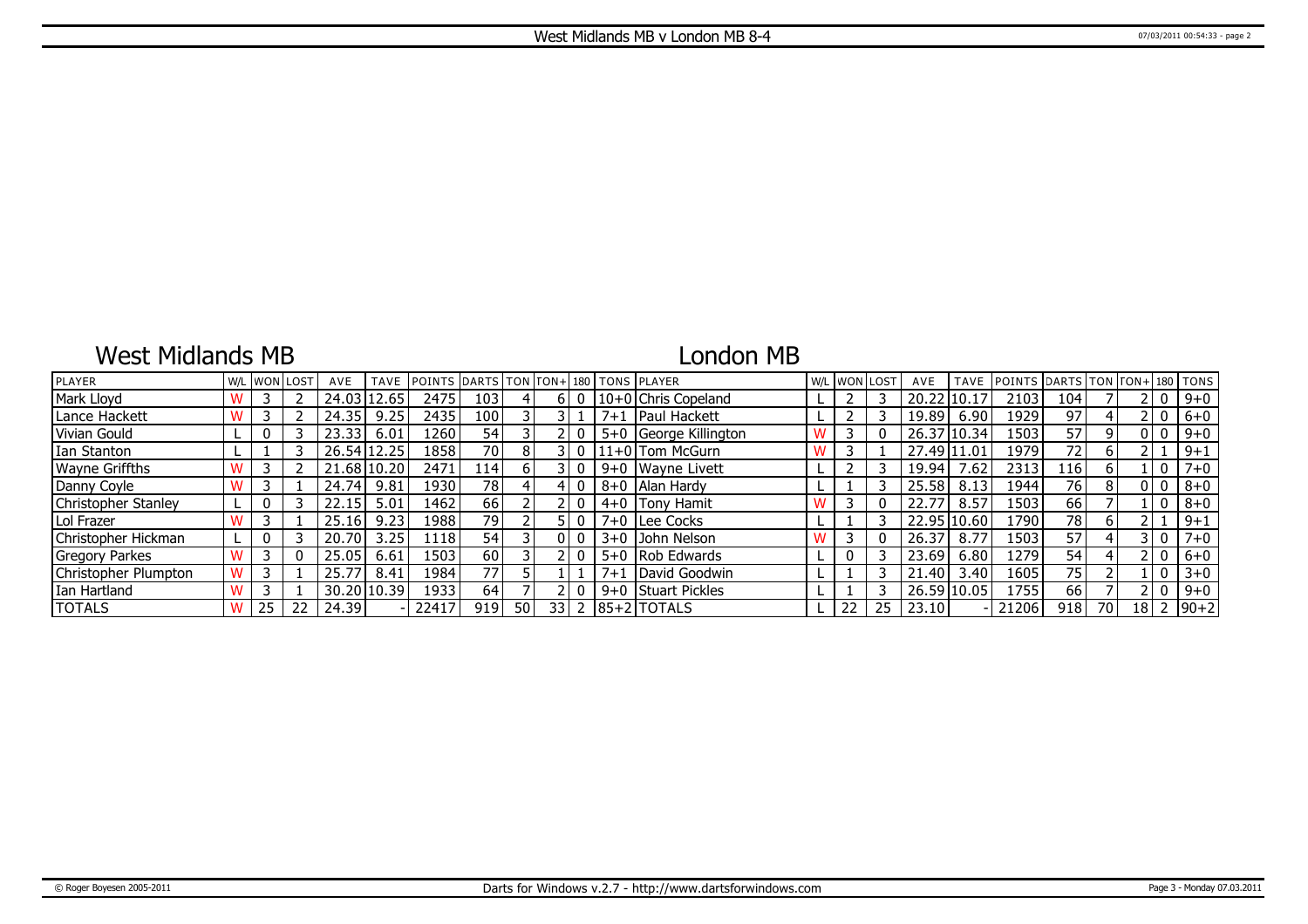### West Midlands WB v London WB 3-3 07/03/2011 00:54:01 - page 1

|                | <b>SET AVE</b> | PLAYER                |        | LEG 1                             |                                                       |             |                                                                                                                           |                |                 |                 |         |                  |    |                   |                                 | - 11            |                 |                |                     |                     | 12 O/S DU GS SL Tons         |                |   | <b>SET AVE</b>               | PLAYER              |         | LEG                              |    |                      |                |                 |    |              |                                                                                               |        | -8              | -9                      |                                                                                        |                 |                   |                |                 | 10 11 12 O/S DU GS SL Tons             |                 |                |
|----------------|----------------|-----------------------|--------|-----------------------------------|-------------------------------------------------------|-------------|---------------------------------------------------------------------------------------------------------------------------|----------------|-----------------|-----------------|---------|------------------|----|-------------------|---------------------------------|-----------------|-----------------|----------------|---------------------|---------------------|------------------------------|----------------|---|------------------------------|---------------------|---------|----------------------------------|----|----------------------|----------------|-----------------|----|--------------|-----------------------------------------------------------------------------------------------|--------|-----------------|-------------------------|----------------------------------------------------------------------------------------|-----------------|-------------------|----------------|-----------------|----------------------------------------|-----------------|----------------|
|                |                | 4.25                  |        |                                   |                                                       |             |                                                                                                                           |                | 41              | 41              |         | $\overline{26}$  |    |                   |                                 |                 |                 |                | 21                  |                     | 289                          |                |   |                              | 5.20                | $\star$ |                                  | 15 | 60                   |                | 28              | 60 |              | 45 140 72                                                                                     |        |                 |                         |                                                                                        |                 |                   |                | 24              | 72                                     |                 |                |
|                |                |                       |        | 2                                 | 80                                                    | 35 60       |                                                                                                                           |                | 30 39           | 26              |         |                  |    | $125$ 59 31       | 0 <sup>1</sup>                  | 16              |                 |                |                     | 31 16               |                              |                |   |                              |                     |         | $\overline{2}$                   | 45 |                      |                | 41   40   24    | 45 |              | $145 \ 60 \ 99 \ 62$                                                                          |        |                 |                         | 8                                                                                      |                 |                   |                | 30              |                                        | $\overline{32}$ |                |
|                |                | $ 11 $ Gemma          |        | 3                                 |                                                       |             | 33 45 60 28 35 100 36 68 28                                                                                               |                |                 |                 |         |                  |    |                   |                                 | $\overline{17}$ |                 |                | $\overline{33}$     |                     | $40 \mid 1$                  |                |   |                              | $13$ Kelly          |         |                                  | 40 |                      |                |                 |    |              |                                                                                               |        |                 |                         | 45 140 17 81 34 34 74 18 10 0                                                          |                 | $\overline{8}$    | <sup>2</sup>   | $\overline{35}$ | 8                                      |                 |                |
|                | $\ast$         | Poole                 |        | $\overline{4}$                    | 26 100 41 100 26 21 19 36 52 45 9 13                  |             |                                                                                                                           |                |                 |                 |         |                  |    |                   |                                 |                 |                 |                | 60                  |                     | $2\sqrt{2}$                  |                |   | $\ast$                       | <b>Bobby</b>        |         | $\overline{4}$                   |    |                      |                |                 |    |              | $100$ 35 7 60 81 140 28 32                                                                    |        |                 | $\overline{\mathbf{0}}$ | $\overline{\phantom{0}}$                                                               | $\overline{10}$ | $\boxed{4}$ 2     |                | 59 I            | $\overline{4}$                         |                 | $\overline{2}$ |
|                |                |                       |        | $\overline{5}$                    |                                                       |             |                                                                                                                           |                |                 |                 |         |                  |    |                   |                                 |                 |                 |                |                     |                     |                              |                |   |                              | LON                 |         | 5                                |    |                      |                |                 |    |              |                                                                                               |        |                 |                         |                                                                                        |                 |                   |                |                 |                                        |                 |                |
|                |                | $ 54 ^{WES}$          |        | 6                                 |                                                       |             |                                                                                                                           |                |                 |                 |         |                  |    |                   |                                 |                 |                 |                |                     |                     |                              |                |   | 32                           |                     |         | 6                                |    |                      |                |                 |    |              |                                                                                               |        |                 |                         |                                                                                        |                 |                   |                |                 |                                        |                 |                |
|                |                |                       |        |                                   |                                                       |             |                                                                                                                           |                |                 |                 |         |                  |    |                   |                                 |                 |                 |                |                     |                     |                              |                |   |                              |                     |         |                                  |    |                      |                |                 |    |              |                                                                                               |        |                 |                         |                                                                                        |                 |                   |                |                 |                                        |                 |                |
|                | <b>SET AVE</b> | <b>PLAYER</b>         |        | LEG                               |                                                       |             | $\overline{3}$                                                                                                            | $\overline{4}$ | 5               |                 |         | $6 \overline{7}$ | 8  |                   |                                 |                 |                 |                |                     |                     | 9 10 11 12 O/S DU GS SL Tons |                |   | <b>SET AVE</b>               | PLAYER              |         | LEG                              |    |                      | $\overline{3}$ |                 |    |              |                                                                                               |        |                 |                         |                                                                                        |                 |                   |                |                 | 4 5 6 7 8 9 10 11 12 O/S DU GS SL Tons |                 |                |
|                |                | 2.40                  | $\ast$ |                                   | 26                                                    |             | $21   60   26   64   60   41   41   100   62$                                                                             |                |                 |                 |         |                  |    |                   |                                 |                 |                 | $\overline{3}$ | 30 62               |                     |                              |                |   |                              | 1.40                |         |                                  | 41 |                      |                |                 |    |              | 41 58 85 41 41 26 43 30                                                                       |        |                 |                         |                                                                                        |                 |                   |                | $\overline{27}$ |                                        | $\overline{95}$ |                |
|                |                |                       |        | $\overline{2}$                    |                                                       |             |                                                                                                                           |                |                 |                 |         |                  |    |                   |                                 |                 |                 |                | $3 \mid 27 \mid 40$ |                     |                              |                |   |                              |                     |         |                                  |    |                      |                |                 |    |              |                                                                                               |        |                 |                         |                                                                                        |                 |                   |                | 27              |                                        | 56              |                |
|                |                | 18 Diane              |        | $\overline{3}$                    | 85 45 95 50 40 54 85 7 40<br>60 30 85 60 55 140 51 20 |             |                                                                                                                           |                |                 |                 |         |                  |    |                   |                                 |                 |                 |                | $3 \mid 24 \mid 20$ |                     |                              |                |   |                              | $14$ Tina           |         | $\overline{3}$                   |    |                      |                |                 |    |              |                                                                                               |        |                 |                         |                                                                                        |                 |                   |                | 21              |                                        | 263             |                |
|                |                | Tolley                |        |                                   |                                                       |             |                                                                                                                           |                |                 |                 |         |                  |    |                   |                                 |                 |                 |                |                     |                     |                              |                |   |                              | Hamilton            |         |                                  |    |                      |                |                 |    |              |                                                                                               |        |                 |                         |                                                                                        |                 |                   |                |                 |                                        |                 |                |
|                | $\ast$         |                       |        | $\overline{4}$                    |                                                       |             |                                                                                                                           |                |                 |                 |         |                  |    |                   |                                 |                 |                 |                |                     |                     |                              |                |   | $\vert_{52}^*$               |                     |         | $\overline{4}$<br>$\overline{5}$ |    |                      |                |                 |    |              |                                                                                               |        |                 |                         |                                                                                        |                 |                   |                |                 |                                        |                 |                |
|                |                | $56$ WES              |        | $\overline{5}$                    |                                                       |             |                                                                                                                           |                |                 |                 |         |                  |    |                   |                                 |                 |                 |                |                     |                     |                              |                |   |                              | LON                 |         |                                  |    |                      |                |                 |    |              |                                                                                               |        |                 |                         |                                                                                        |                 |                   |                |                 |                                        |                 |                |
|                |                |                       |        | 6                                 |                                                       |             |                                                                                                                           |                |                 |                 |         |                  |    |                   |                                 |                 |                 |                |                     |                     |                              |                |   |                              |                     |         | 6                                |    |                      |                |                 |    |              |                                                                                               |        |                 |                         |                                                                                        |                 |                   |                |                 |                                        |                 |                |
|                |                |                       |        | $\overline{7}$                    |                                                       |             |                                                                                                                           |                |                 |                 |         |                  |    |                   |                                 |                 |                 |                |                     |                     |                              |                |   |                              |                     |         | $\overline{7}$                   |    |                      |                |                 |    |              |                                                                                               |        |                 |                         |                                                                                        |                 |                   |                |                 |                                        |                 |                |
|                | <b>SET AVE</b> | <b>PLAYER</b>         |        | <b>LEG</b>                        |                                                       |             |                                                                                                                           | $\overline{4}$ | 5               | 6               |         | 7                | 8  | 9                 | 10                              | 11              | 12 0/S DU GS SL |                |                     |                     |                              | Tons           |   | <b>SET AVE</b>               | <b>PLAYER</b>       |         | <b>LEG</b>                       |    | 83 22 132            |                | $\overline{4}$  |    |              |                                                                                               |        |                 |                         | 5 6 7 8 9 10 11 12 0/S<br>36 22 33 40 20 32 20 20 3                                    |                 |                   |                |                 | 12 O/S DU GS SL Tons                   |                 |                |
|                |                | 4.25                  |        | $\hat{1}$                         | 11                                                    |             | 41 125 41 22                                                                                                              |                |                 |                 |         |                  |    |                   | 45 26 28 84 66                  | 6               |                 |                | 33                  |                     | 6 1                          |                |   |                              | 7.50                | $\ast$  | $\mathfrak{g}_1$                 |    |                      |                | 41              |    |              |                                                                                               |        |                 |                         |                                                                                        |                 |                   |                | $36 \mid 20$    |                                        |                 |                |
|                |                | $16$ Claire           |        | $\overline{2}$                    | 40                                                    |             | 45 81 60 45 41 66 25 60 0 38<br>85 93 60 15 55 36 42 27 15<br>45 36 100 41 80 35 54 48<br>45 17 100 41 100 27 28 54 16 32 |                |                 |                 |         |                  |    |                   |                                 |                 |                 | $\mathbf{1}$   |                     | $31 \overline{)38}$ |                              |                |   |                              | $15$ Jane           |         | $\overline{2}$                   | 26 | 100 100              |                |                 |    |              | $35 \overline{\smash{8}}$                                                                     |        | $\overline{20}$ | $\overline{0}$          | $\overline{0}$                                                                         |                 |                   |                | 30              |                                        | $12$   4        |                |
|                |                |                       |        |                                   | 41                                                    |             |                                                                                                                           |                |                 |                 |         |                  |    |                   |                                 |                 |                 |                | 30                  |                     | $\overline{32}$              |                |   |                              |                     |         |                                  |    |                      |                |                 |    |              |                                                                                               |        |                 |                         | 40 41 26 45 60 41 45 65 22 16<br>30 26 23 55 60 66 41<br>45 41 81 16 45 118 36 34 1 23 |                 |                   |                | $\overline{31}$ | 16                                     |                 |                |
| 3              | $\ast$         | Hobbs                 |        | $\overline{4}$                    | 62                                                    |             |                                                                                                                           |                |                 |                 |         |                  |    |                   |                                 |                 |                 |                | $2 \ 26 \ 48$       |                     |                              |                | 3 |                              | Johnson             |         | 4                                | 42 |                      |                |                 |    |              |                                                                                               |        |                 |                         |                                                                                        |                 |                   |                | 24              |                                        | 158             |                |
|                |                | $34$ WES              |        |                                   |                                                       |             |                                                                                                                           |                |                 |                 |         |                  |    |                   |                                 |                 |                 |                | $1 \mid 31 \mid 32$ |                     |                              | $\mathcal{L}$  |   | $\overline{\overset{*}{06}}$ | LON                 |         |                                  |    | $45 \mid 45 \mid 41$ |                |                 |    |              |                                                                                               |        |                 |                         |                                                                                        |                 |                   |                | 33              |                                        | 16              |                |
|                |                |                       |        | 6                                 |                                                       |             |                                                                                                                           |                |                 |                 |         |                  |    |                   |                                 |                 |                 |                |                     |                     |                              |                |   |                              |                     |         | 6                                |    |                      |                |                 |    |              |                                                                                               |        |                 |                         |                                                                                        |                 |                   |                |                 |                                        |                 |                |
|                |                |                       |        |                                   |                                                       |             |                                                                                                                           |                |                 |                 |         |                  |    |                   |                                 |                 |                 |                |                     |                     |                              |                |   | <b>SET AVE</b>               |                     |         | $\overline{7}$                   |    |                      |                |                 |    |              |                                                                                               |        |                 |                         |                                                                                        |                 |                   |                |                 |                                        |                 |                |
|                |                |                       |        |                                   |                                                       |             |                                                                                                                           |                |                 | 6               |         |                  | 8  | 9                 | 10                              | 11              | 12 O/S DU GS SL |                |                     |                     |                              | Tons           |   |                              |                     |         |                                  |    |                      |                | 4               |    | 6            |                                                                                               |        |                 |                         |                                                                                        |                 |                   |                |                 | 10 11 12 O/S DU GS SL Tons             |                 |                |
| <b>SET AVE</b> |                | <b>PLAYER</b>         |        | LEG                               |                                                       |             |                                                                                                                           | 4              | 5               |                 |         |                  |    |                   |                                 |                 |                 |                |                     |                     |                              |                |   |                              | <b>PLAYER</b>       |         | LEG                              |    |                      |                |                 |    |              | 7                                                                                             |        | 8               | 9                       |                                                                                        |                 |                   |                |                 |                                        |                 |                |
|                |                | 2.00                  | $\ast$ | -1                                | 41                                                    |             |                                                                                                                           |                |                 |                 |         |                  |    |                   | 9   15   25                     |                 |                 |                | 30                  |                     | 174                          |                |   |                              | 2.40                |         |                                  |    |                      |                |                 |    |              |                                                                                               |        |                 |                         |                                                                                        |                 |                   |                | 28 40           |                                        |                 |                |
|                |                |                       |        | $\overline{2}$                    | l 11                                                  |             |                                                                                                                           |                |                 |                 |         |                  |    |                   |                                 |                 |                 |                | $\overline{27}$     |                     | 56                           |                |   |                              |                     |         |                                  |    |                      |                |                 |    |              |                                                                                               |        |                 |                         |                                                                                        |                 |                   | $\overline{2}$ | $\overline{29}$ | $\overline{4}$                         |                 |                |
|                |                | $14$ Jacqui           |        | 3                                 |                                                       |             | 41 45 58 45 41 7 9 15<br>60 100 90 20 41 60 43 20<br>38 25 37 78 86 25 60 18                                              |                |                 |                 |         |                  |    | $\frac{1}{60}$ 18 | $\overline{0}$                  |                 |                 |                | $\overline{30}$     |                     | 34                           |                |   | 17                           | Dee                 |         | 3                                |    |                      |                |                 |    |              | 0 0 43 81 29 60 80 88 0 20 40<br>41 43 41 60 81 55 83 61 32 4<br>60 140 60 85 100 36 16 2 0 2 |        |                 |                         |                                                                                        |                 |                   |                | $\overline{28}$ | $\overline{2}$                         |                 | $\mathcal{L}$  |
| 4 <sup>1</sup> | $\ast$         | Simmons               |        | $\overline{4}$                    |                                                       |             |                                                                                                                           |                |                 |                 |         |                  |    |                   |                                 |                 |                 |                |                     |                     |                              |                | 4 | $\ast$                       | Belcher             |         | $\overline{4}$                   |    |                      |                |                 |    |              |                                                                                               |        |                 |                         |                                                                                        |                 |                   |                |                 |                                        |                 |                |
|                |                |                       |        | $5\overline{)}$                   |                                                       |             |                                                                                                                           |                |                 |                 |         |                  |    |                   |                                 |                 |                 |                |                     |                     |                              |                |   |                              | LON                 |         | $5\overline{)}$                  |    |                      |                |                 |    |              |                                                                                               |        |                 |                         |                                                                                        |                 |                   |                |                 |                                        |                 |                |
|                |                | $ 24 ^{WES}$          |        | $6\overline{6}$                   |                                                       |             |                                                                                                                           |                |                 |                 |         |                  |    |                   |                                 |                 |                 |                |                     |                     |                              |                |   | 68                           |                     |         | 6                                |    |                      |                |                 |    |              |                                                                                               |        |                 |                         |                                                                                        |                 |                   |                |                 |                                        |                 |                |
|                |                |                       |        | $\overline{7}$                    |                                                       |             |                                                                                                                           |                |                 |                 |         |                  |    |                   |                                 |                 |                 |                |                     |                     |                              |                |   |                              |                     |         | $\overline{7}$                   |    |                      |                |                 |    |              |                                                                                               |        |                 |                         |                                                                                        |                 |                   |                |                 |                                        |                 |                |
|                | <b>SET AVE</b> | PLAYER                |        | <b>LEG</b>                        |                                                       |             |                                                                                                                           | $\overline{4}$ | -5              | 6               |         | 7                | 8  | $\overline{9}$    |                                 |                 |                 |                |                     |                     | 10 11 12 O/S DU GS SL Tons   |                |   | <b>SET AVE</b>               | <b>PLAYER</b>       |         | <b>LEG</b>                       |    |                      |                | $\overline{4}$  | -5 | 6            | 7                                                                                             |        | 8               | 9                       |                                                                                        |                 |                   |                |                 | 10 11 12 O/S DU GS SL                  |                 | Tons           |
|                |                | 4.05                  |        | 1                                 | 41                                                    | 25          | $\overline{7}$                                                                                                            | $ 26\rangle$   |                 |                 |         |                  |    | 45 15 66 140 36   |                                 |                 |                 | $\overline{1}$ | 25 36               |                     |                              | $\overline{2}$ |   |                              | 4.00                | $\ast$  | $\sqrt{1}$                       |    | 60   60   100        |                |                 |    |              | 95 82 26 38 20 16                                                                             |        |                 |                         |                                                                                        |                 |                   |                | $\overline{27}$ |                                        | 4   1           |                |
|                |                |                       |        | $\overline{2}$                    | 43<br>26                                              |             | 81                                                                                                                        |                | 55/41           | $ 43\rangle$    |         | <sup>11</sup>    | 83 | $\overline{44}$   |                                 |                 |                 |                | 27                  |                     | 74                           |                |   |                              |                     |         | 2                                |    |                      | $60$ 41        | 60              | 60 | 100          | 40                                                                                            |        | 20 20           |                         |                                                                                        |                 |                   |                | 25 20           |                                        |                 | $\mathcal{D}$  |
|                |                | 16 Doreen             |        |                                   |                                                       |             | 19<br>  81                                                                                                                |                | 140             |                 | 26   45 |                  |    |                   | 28 60 30                        |                 |                 |                | 30                  |                     | 40 <sup>1</sup>              |                |   |                              | $16$ Lynda          |         |                                  | 99 | 81 60 30             |                |                 | 55 | 9            | 39                                                                                            |        | 72              | 16                      | $2 \mid 38$                                                                            |                 |                   |                | $31 \mid 38$    |                                        |                 |                |
| 5              | $\ast$         | Kaye                  |        |                                   |                                                       |             | 70<br>$ 41\rangle$                                                                                                        |                | 55              | 41              |         | 60               | 45 | 37                |                                 | 24 32           |                 | 3 I            | 33 32               |                     |                              |                | 5 | $\ast$                       | Biondini            |         |                                  | 60 | 43                   | 45             | 60              | 41 |              | 42 60                                                                                         |        | 42              | 48                      | 20                                                                                     |                 |                   |                | 30              |                                        | 40              |                |
|                |                |                       |        | -5                                | 45  <br>45                                            |             | $11$ 58 26 70 60 39 81                                                                                                    |                |                 |                 |         |                  |    |                   | 54                              | <sup>12</sup>   |                 | $\mathbf{1}$   |                     | $31 \mid 12$        |                              |                |   |                              |                     |         | 5                                |    | 60 60 60 41          |                |                 |    | $85 \mid 41$ |                                                                                               | 22 100 |                 | 8                       | 18                                                                                     | $\overline{4}$  |                   |                | $\overline{33}$ |                                        | $\overline{2}$  |                |
|                |                | <b>38 WES</b>         |        | 6                                 |                                                       |             |                                                                                                                           |                |                 |                 |         |                  |    |                   |                                 |                 |                 |                |                     |                     |                              |                |   |                              | $84$ <sup>LON</sup> |         | 6                                |    |                      |                |                 |    |              |                                                                                               |        |                 |                         |                                                                                        |                 |                   |                |                 |                                        |                 |                |
|                |                |                       |        |                                   |                                                       |             |                                                                                                                           |                |                 |                 |         |                  |    |                   |                                 |                 |                 |                |                     |                     |                              |                |   |                              |                     |         |                                  |    |                      |                |                 |    |              |                                                                                               |        |                 |                         |                                                                                        |                 |                   |                |                 |                                        |                 |                |
|                | <b>SET AVE</b> | <b>PLAYER</b>         |        | LEG                               |                                                       |             |                                                                                                                           | $\overline{4}$ | 5               | 6               |         | $\overline{7}$   | 8  | 9                 | 10                              | 11              |                 |                |                     |                     | 12 O/S DU GS SL Tons         |                |   | <b>SET AVE</b>               | <b>PLAYER</b>       |         | LEG                              |    |                      |                |                 | 5  | 6            | $\overline{7}$                                                                                |        | 8               | 9                       | 10                                                                                     | 11              |                   |                |                 | 12 O/S DU GS SL Tons                   |                 |                |
|                |                | 3.00                  | $\ast$ | -1                                | 52<br>85                                              |             | 26 <br><sup>11</sup>                                                                                                      |                | $\overline{77}$ | 22              |         | 100              | 47 | 37                |                                 |                 |                 |                | $\overline{27}$     |                     | 44                           |                |   |                              | 1.40                |         |                                  | 26 | 41                   | 85             | 85              | 45 |              | 85 11 43 80                                                                                   |        |                 |                         |                                                                                        |                 |                   | $\mathbf{3}$   | 27 80           |                                        |                 |                |
|                |                |                       |        | $\overline{2}$                    | 30<br>$22$                                            |             | 28 <br>$\overline{7}$                                                                                                     |                | 85              | $\overline{95}$ |         |                  |    |                   | $100 \ 60 \ 25 \ 23 \ 26$       |                 |                 |                | $3 \mid 33 \mid 26$ |                     |                              | $\mathbf{1}$   |   |                              |                     |         | 2                                | 15 | 26                   | 41             | $\overline{26}$ | 60 |              |                                                                                               |        |                 |                         | $\boxed{81}$ 60 85 12 55 20                                                            |                 |                   |                | 33              |                                        | l 20            |                |
|                |                | $ 13 $ Jenna          |        | 3                                 | 26                                                    | $7^{\circ}$ | 43 100 41                                                                                                                 |                |                 |                 |         |                  |    |                   | 26   24   43   55   82   36   0 |                 |                 |                | 48                  |                     | 8                            | $\overline{1}$ |   | 15                           | Ged                 |         | $\overline{3}$                   |    |                      |                |                 |    |              | $60   95   26   45   25   11   85   60   64   0$                                              |        |                 |                         |                                                                                        |                 | $\overline{0}$ 22 | $\mathbf{1}$   | 46              | 8                                      |                 |                |
| 6              | $\ast$         | Couch                 |        | $\overline{4}$                    | 41                                                    |             | $\sqrt{45}$ $\sqrt{26}$ $\sqrt{35}$ $\sqrt{37}$                                                                           |                |                 |                 | 30 45   |                  |    |                   |                                 |                 |                 |                | $\overline{21}$     |                     | $\overline{242}$             |                | 6 |                              | Carney              |         | 4                                |    |                      |                |                 |    |              | 60 80 85 60 24 140 32 20                                                                      |        |                 |                         |                                                                                        |                 |                   | $\mathcal{P}$  | 23 20           |                                        |                 | -1             |
|                |                |                       |        | 5                                 |                                                       |             |                                                                                                                           |                |                 |                 |         |                  |    |                   |                                 |                 |                 |                |                     |                     |                              |                |   | $\ast$                       | LON                 |         | .5                               |    |                      |                |                 |    |              |                                                                                               |        |                 |                         |                                                                                        |                 |                   |                |                 |                                        |                 |                |
|                |                | $ 26 $ <sup>WES</sup> |        | $6\overline{6}$<br>$\overline{7}$ |                                                       |             |                                                                                                                           |                |                 |                 |         |                  |    |                   |                                 |                 |                 |                |                     |                     |                              |                |   | 38                           |                     |         | 6                                |    |                      |                |                 |    |              |                                                                                               |        |                 |                         |                                                                                        |                 |                   |                |                 |                                        |                 |                |

RUNNING SCORE <u>| X | X | X | X | 13</u><br>RUNNING SCORE <u>| X | X | X | 13</u>

OP: West Midlands WB - Diane Tolley 18.56 \*

RUNNING SCORE 1 X 2 3 4 X 5 6 X Sets 3

OP: London WB - Dee Belcher 17.68 \*